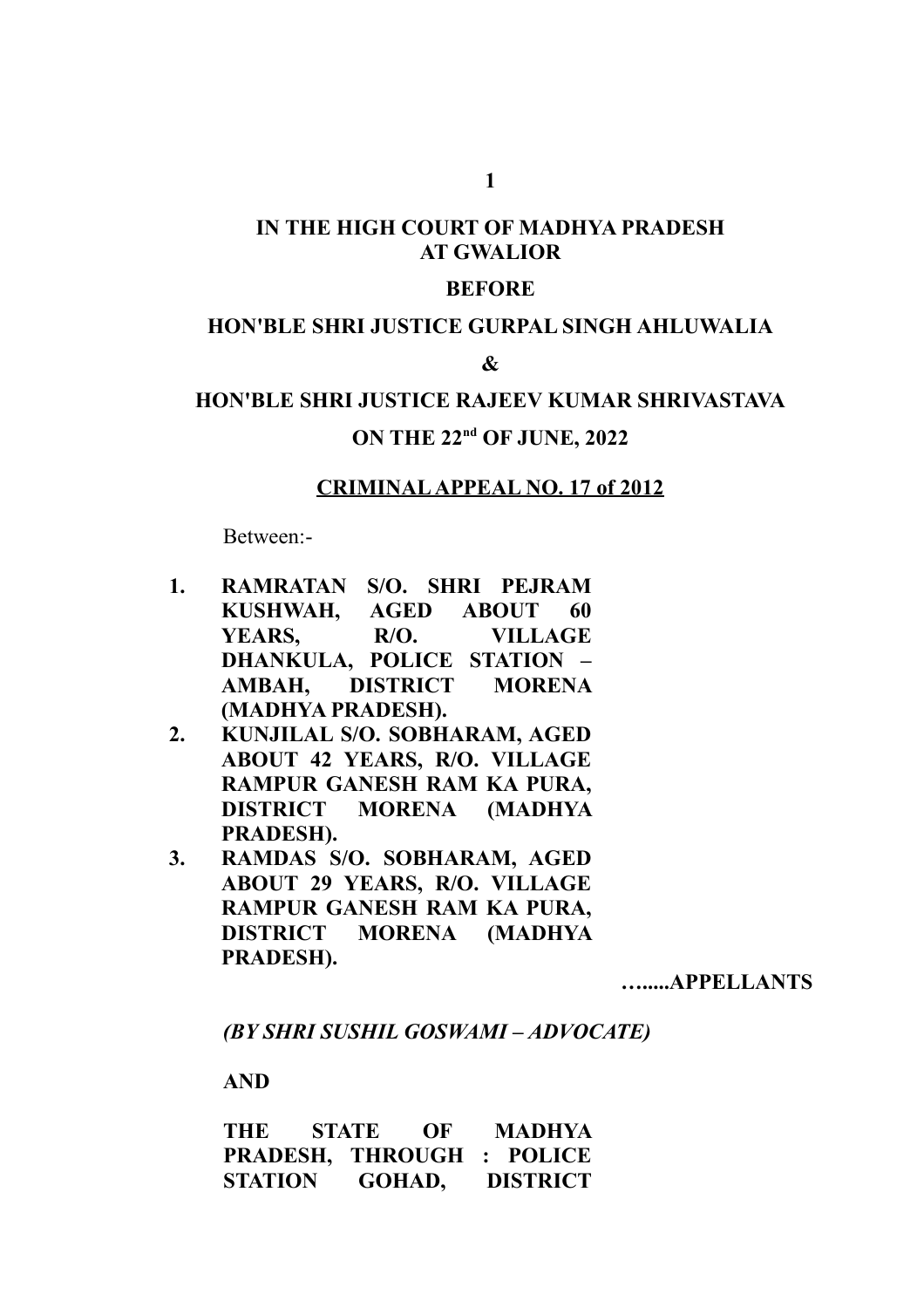# **BHIND (MADHYA PRADESH).**

**….....RESPONDENT**

#### *(BY SHRI A.K. NIRANKARI – PUBLIC PROSECUTOR)*

| Reserved on<br>Delivered on | $\mathcal{O}(\mathcal{O}_\mathcal{O})$ . | $16th$ of June, 2022<br>$\therefore$ 22 <sup>nd</sup> of June, 2022 |  |
|-----------------------------|------------------------------------------|---------------------------------------------------------------------|--|
|                             |                                          |                                                                     |  |

*This appeal coming on for final hearing this day, Hon'ble Shri Justice G.S. Ahluwalia, passed the following:*

### **JUDGMENT**

1. This Criminal Appeal under Section 374 of Cr.P.C. has been filed against the Judgment and Sentence dated 2-12-2011 passed by Special Judge (MPDVPK Act), Bhind in Special Sessions Trial No.23/2007 by which the Appellants have been convicted and sentenced for the following offences :

| Convicted under Section                                                     | Sentence                                                                      |  |  |
|-----------------------------------------------------------------------------|-------------------------------------------------------------------------------|--|--|
|                                                                             | 396 of IPC read with 11/13 of Life Imprisonment and fine of Rs.               |  |  |
| MPDVPK Act (All the Appellants) $ 10,000\rangle$ - in default 6 months R.I. |                                                                               |  |  |
|                                                                             | $ 25(1-B)(a)$ of Arms Act (Appellant 7 years R.I. and fine of Rs. 1,000/-     |  |  |
| $\rm{No.2}$                                                                 | in default 1 month R.I.                                                       |  |  |
|                                                                             | 27 of Arms Act read with Section $\sqrt{7}$ years R.I. and fine of Rs.1,000/- |  |  |
| $ 11/13$ of MPDVPK Act (Appellant in default 1 month R.I.                   |                                                                               |  |  |
| NO.2)                                                                       |                                                                               |  |  |

All the sentences awarded to Appellant no. 2 shall run concurrently.

2. The necessary facts for disposal of the present appeal in short are that on 20-11-2006 at about 3 A.M., 5 persons committed decoity in the house of Dataram and took away Gold and Silver ornaments, cash as well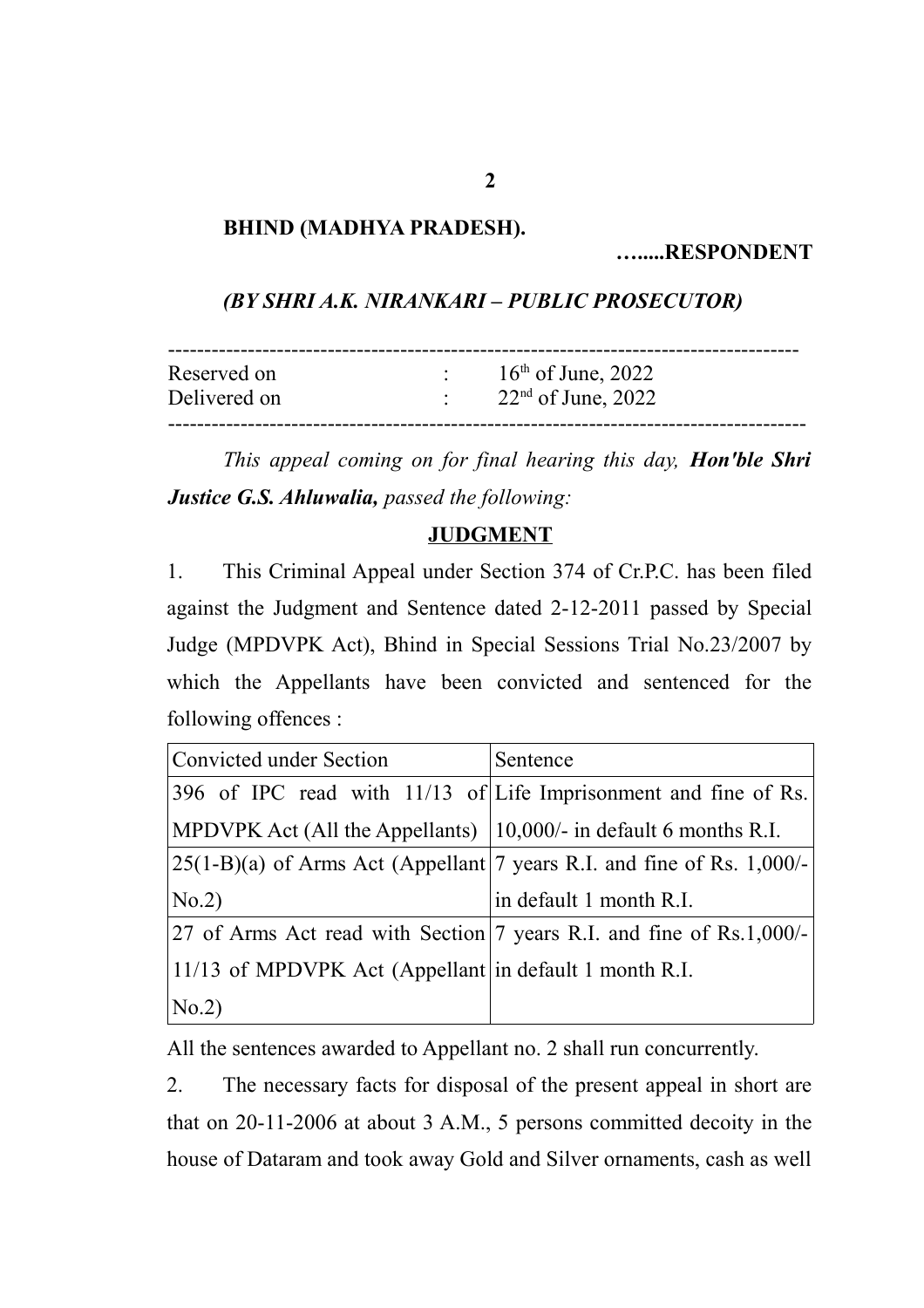as Mobile Phone. They also caused injuries to Dataram, Mangal, Radha and Munni devi. When Munni devi tried to stop them, then a gunshot injury was caused to her. One miscreant was caught hold by Dataram and accordingly, he was assaulted on his head by a *dharia.* Thereafter, all the miscreants went out of the house. While they were fleeing away, they were chased by Hotam. The miscreants also took away gold ornaments. One miscreant shot Hotam on his chest. An FIR was lodged with a specific allegation that the complainant can identify the miscreants.

3. On the basis of FIR, police registered crime No.213/2006 against the unknown persons for offence under Sections 395, 397 of IPC and under Section 11/13 of MPDVPK Act. Plain and Blood stained floor, one fired cartridge, one bullet and iron rod was seized from the spot.

4. Hotam Singh succumbed to his injuries. The Accused persons were arrested. One country made pistol was seized from the possession of Appellant No.2/Kunjilal, whereas one Mangalsutra was seized from the possession of Appellant No.3/Ramdas. The Accused persons were put for Test Identification. All the Appellants were identified by the witnesses. The Mangalsutra and *gamchha* were also got identified. The police after completing the investigation, filed the charge sheet for offence under Sections 395, 396 and 397 of IPC. Since, other accused persons could not be arrested, therefore, investigation was kept pending against other accused persons.

5. The Trial Court by order dated 9-4-2007 framed charges under Section 396 of IPC read with Section 11/13 of MPDVPK Act, Section 395/397 of IPC read with Section 11/13 of MPDVPK Act against all the Appellants and also framed charge under Sections 25(1-B)(a) of Arms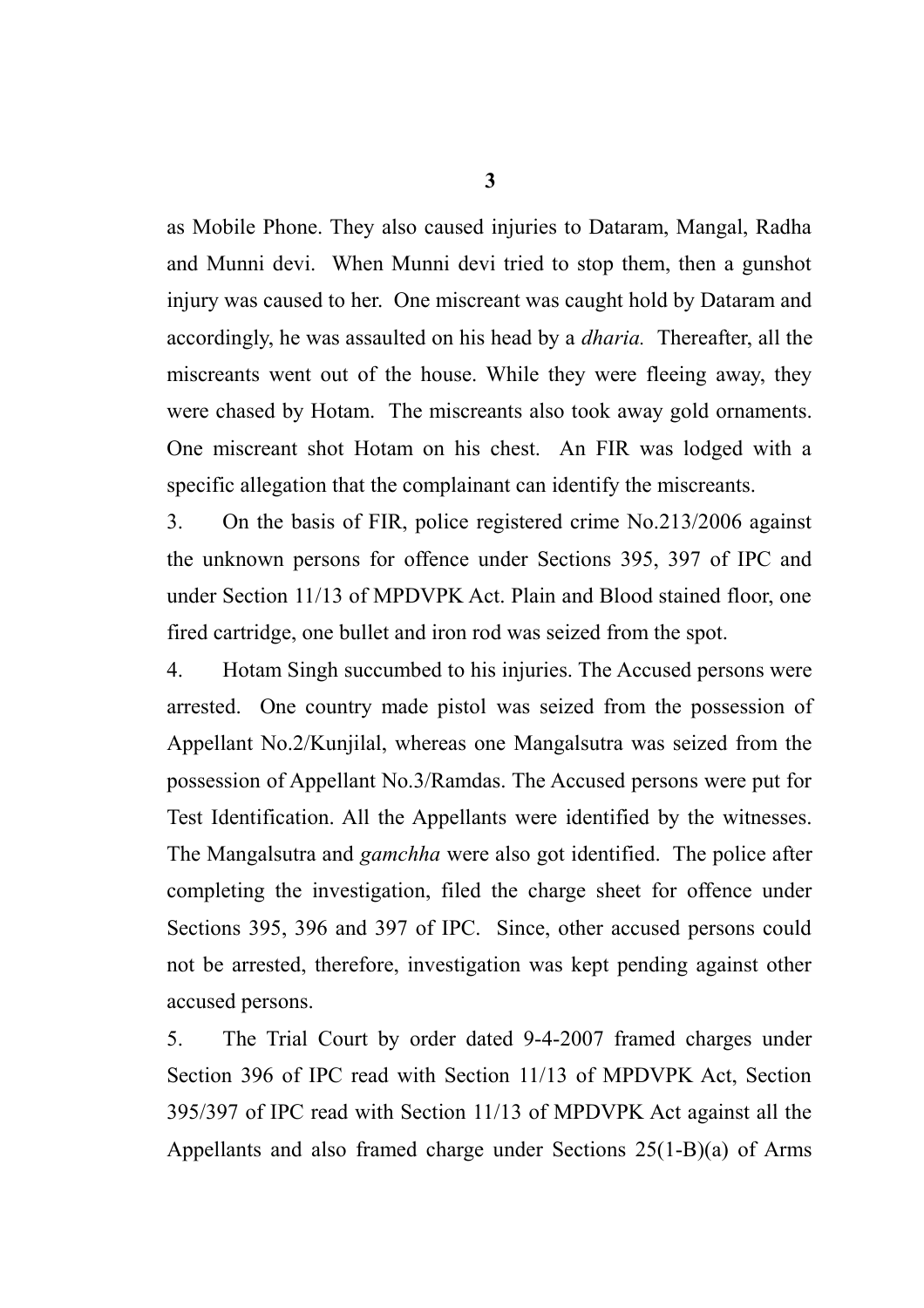Act read with Section 11/13 of MPDVPK Act, and under Section 27 of Arms Act read with Section 11/13 of MPDVPK Act.

6. The Appellants abjured their guilt and pleaded not guilty.

7. The prosecution in order to prove its case, examined Dataram (P.W.1), Gopal Singh (P.W.2), Munni (P.W.3), Radha (P.W.4), Mangal (P.W.5), Ramhet Kushwaha (P.W.6), Dhaniram (P.W.7), Manoj Jain (P.W.8), J.P. Parashar (P.W.9), R.S. Rathore (P.W.10), M. Tirki (P.W.11), J.P. Gupta (P.W. 12), Ashok Kumar Bhardwaj (P.W. 13), Harikanth Kushwaha (P.W. 14), Ravindra Kumar (P.W. 15), R.P. Sharma (P.W. 16) and Dr. J.S. Soni (P.W. 17).

8. The Appellants did not examine any witness in their defence.

9. The Trial Court, by the impugned judgment, convicted and sentenced the Appellants for the above mentioned offences.

10. Challenging the judgment and sentence awarded by the Trial Court, it is submitted by the Counsel for the Appellants that the case is based on circumstantial evidence. The evidence of identification of accused and articles is not trustworthy. Even the prosecution has failed to prove that Mangalsutra, Country made pistol and *gamchha* were seized from Appellant no.3 Ramdas and Appellant No. 2 Kunjilal, respectively. The chain of circumstances is not complete.

11. *Per contra*, the Counsel for the State has supported the findings recorded by the Trial Court. It is also submitted that the FSL report also corroborates the direct evidence.

12. Heard the learned Counsel for the Parties.

13. Before adverting to the facts of the case, this Court would like to consider as to whether the death of Hotam Singh was homicidal in nature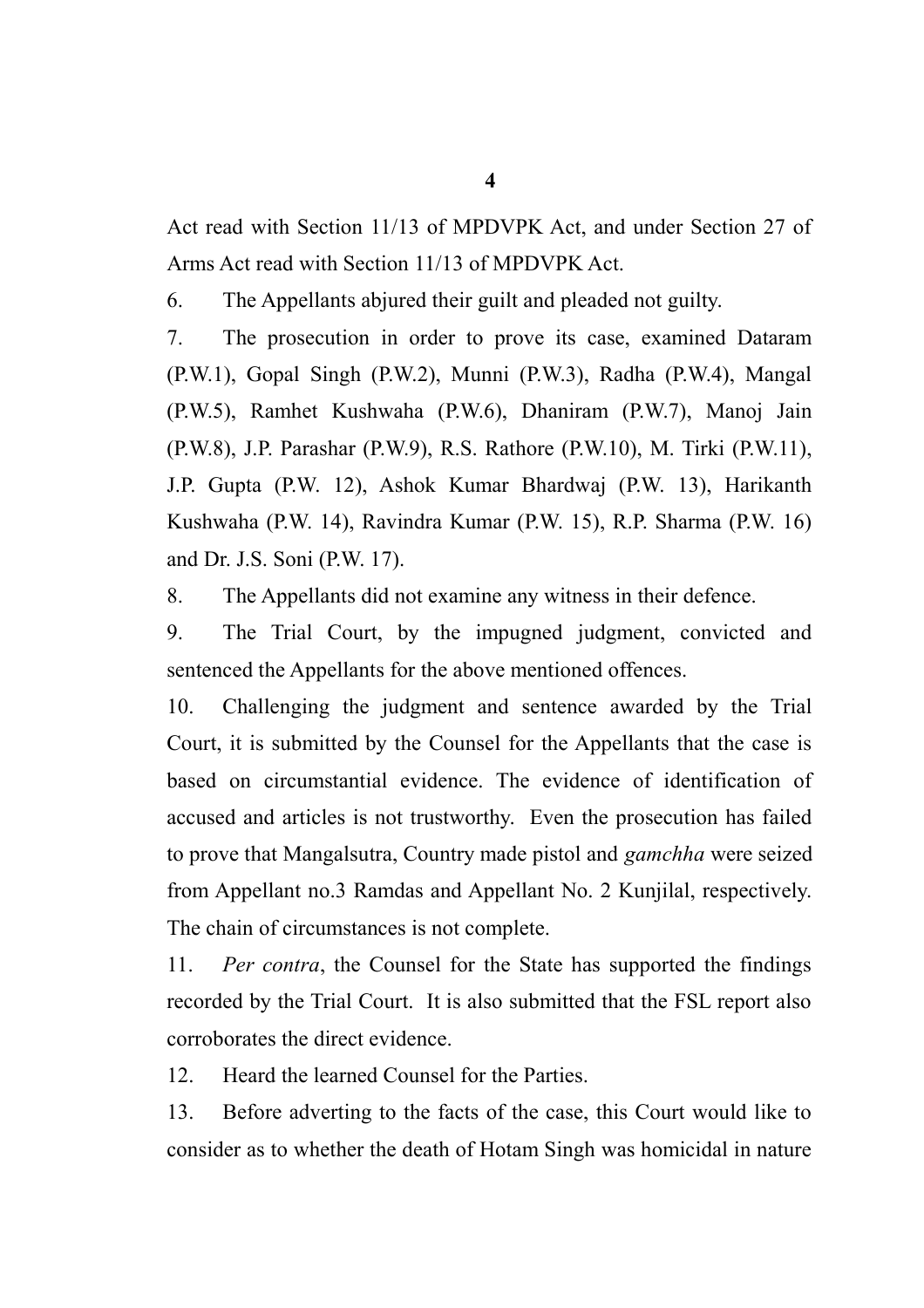or not?

14. Dr. J.S. Soni (P.W.17) had conducted post-mortem of the dead body of Hotam Singh and found following injuries :

Dead body of a short built made aged about 32 years wearing *Baniyan* and underwear. *Baniyan* stained with blood and having damage corresponding to body injury.

Eyes closed, cornea hazy, mouth closed, fist semi open feet planter flexed, rigormortis present all over the body. Hypostasis present on back and faint.

#### **Ante-mortem injuries present over the body**

i. Gun shot entry wound present 1 cm right and above the right nipple margin 2cm x 1cm obliquely transverse infero laterally having abrasion all around more on supero lateral margin for 0.5 cm (illegible). It extends in thoracic cavity after slight inferiory and posteriory after damaging 3rd intercostal space right lung and heart, left lung through and through and a bullet (soft nose) recovered from  $6<sup>th</sup>$  intercostal space below skin.

#### **Internal Examination**

3<sup>rd</sup> rib right side damaged rest healthy, surrounding area echhymosed

Both lungs lacerated through and through in the course of bullet cavity containing blood

Injury is fresh sufficient to cause death in ordinary course of nature, caused by fire arm – Direction right to left, anterio posteriory and slight superio inferiory.

One Soft nose bullet recovered from the body- sealed and handed over to P.C. Concerned.

Death was caused due to shock and hemorrhage as a result of thoracic injury. Injury has been caused by fire arm from distant shot.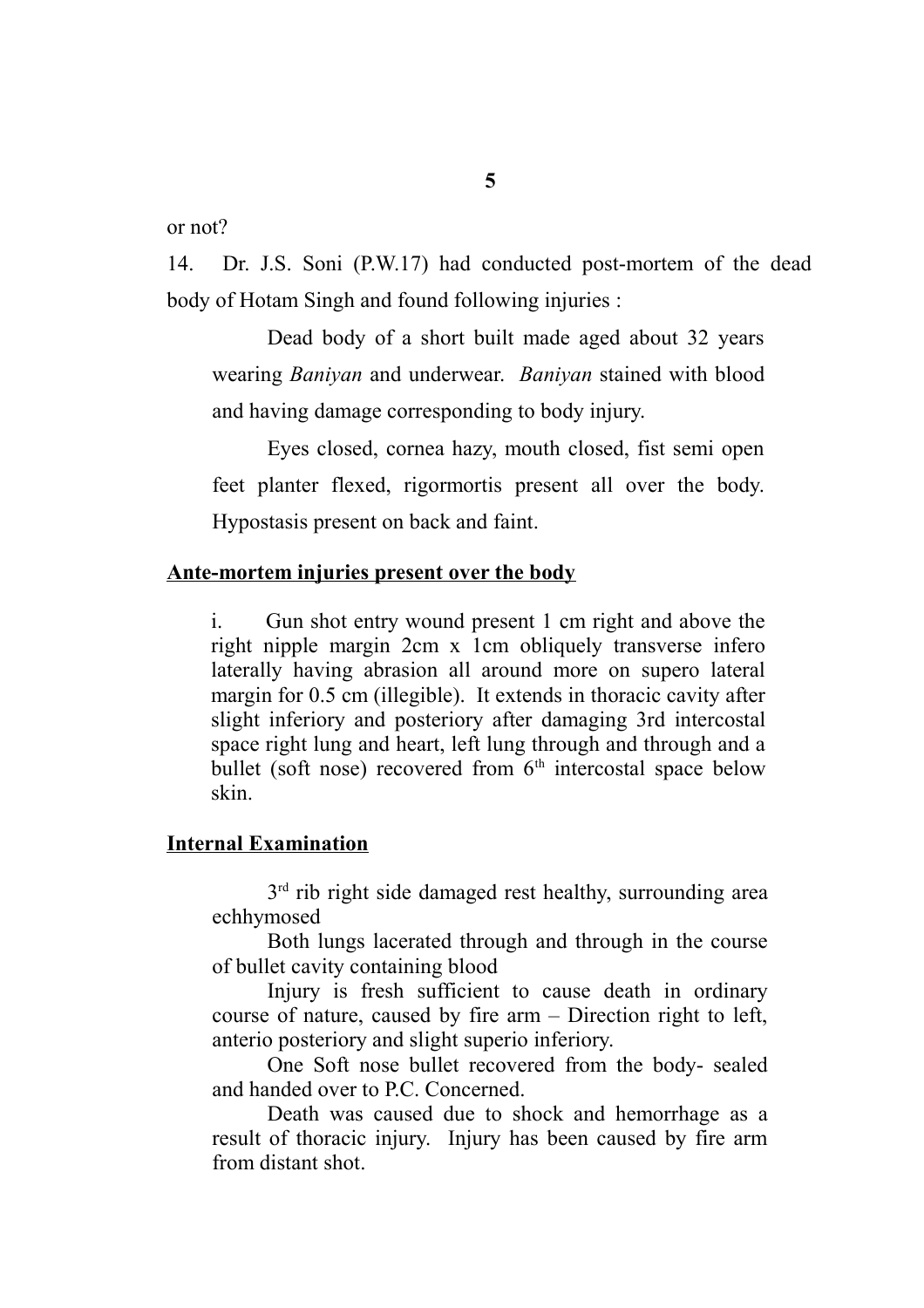Death is Homicidal in nature.

Duration of death is within 6 hours to 24 hours since P.M. Examination.

The Post-mortem report is Ex. P.21.

15. This witness was cross-examined. In cross-examination, he stated that since both the lungs of deceased were damaged, therefore, the deceased must have died instantaneously. There was no possibility of survival for more than 10 minutes.

16. Thus, it is clear that the deceased Hotam Singh died a homicidal death.

17. The next question for consideration is that whether the Appellants are the author of injuries or not?

18. Mangal (P.W.5), Radha (P.W.4), Kallu @ Dataram (P.W.1) and Munni Devi (P.W.3) are injured witnesses.

19. Dr. J.P. Gupta (P.W.12) found following injuries on Mangal son of Dataram ·

Punctured wound 1 cm x 1 cm x 1cm deep right side of lower jaw. It was caused by sharp pointed object. He had advised x-ray. Duration of injury was less than 6 hours. The M.L.C. is Ex. P.10.

20. Dr. J.P. Gupta (P.W. 12) found following injuries on Radha (P.W.4):

i. Abrasion 5 cm x 1 cm over left side of neck upper part. Clotting of blood seen

ii. Red contusion 5 cm x 1 cm over left side of scapular region.

The M.L.C. is Ex. P.11

21. Dr. J. P. Gupta (P.W. 12) found following injuries on Kallu @ Dataram (P.W.1) :

i. Incised wound 10 cm x  $\frac{1}{2}$  cm x bone deep over right parietal region of skull bleeding present;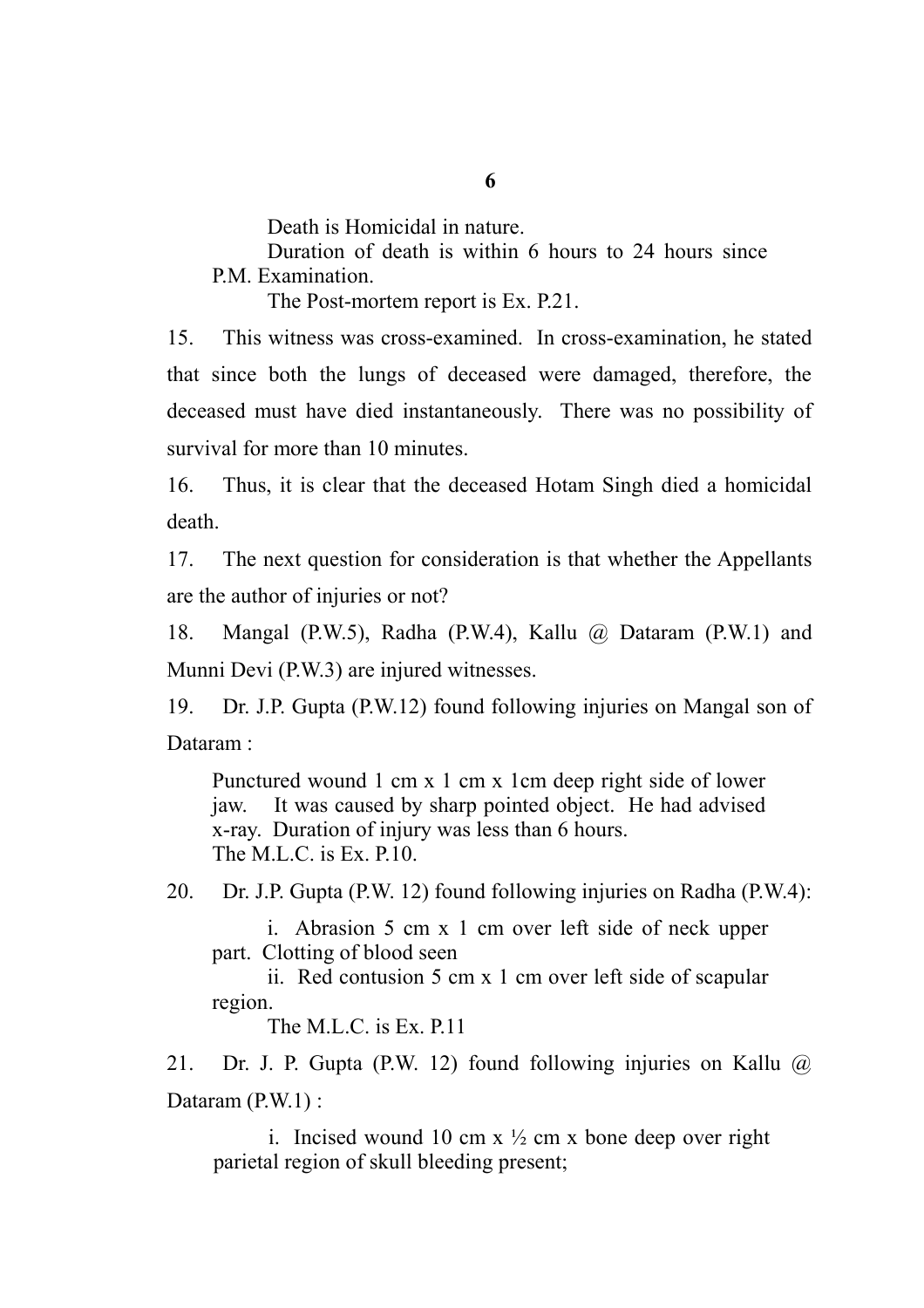ii. Incised wound 8 cm x  $\frac{1}{2}$  cm x bone deep over left parietal region of skull bleeding present.

The M.L.C. is Ex. P.12.

22. Dr. J. P. Gupta (P.W. 12) found following injuries on Munni Devi  $(P.W. 3)$ :

i. Rounded wound 1 cm in diameter, margins of wound inverted and anterior aspect of left hand 8 cm above the wrist. On passing probe, it goes upwards and posteriory, charring and tattooing present. Bleeding present in wound of entrance.

ii. Irregular wound 2 cm x 1 cm over dorsal-medial aspect of left hand 9 cm above the wrist. Bleeding present. Wound of exist.

iii. Incised wound 8 cm x 1 cm x  $\frac{1}{2}$  cm deep over upper 1/3rd of anterior aspect of right thigh. Bleeding present.

iv. Incised wound 5 cm x 1 cm x  $\frac{1}{2}$  cm over upper 1/3d part of anterior aspect of left thigh. Bleeding present. The M.L.C. report is Ex. P.13.

23. Thus, it is clear that the presence of Dataram (P.W.1), Munni Devi (P.W.3), Mangali (P.W.5) and Radha (P.W.4)at the place of occurrence cannot be doubted.

24. The prosecution story is based on circumstantial evidence of Identification of accused/Appellants, recovery of Mangalsutra from Appellant Ramdas and recovery of country made pistol and *Gamchha* from Kunjilal as well as the F.S.L. Report.

25. Before considering the evidence led by prosecution, this Court thinks it apposite to consider the law governing the field of circumstantial evidence.

26. The Supreme Court in the case of **Sharad Birdhichand Sarda v.**

**State of Maharashtra,** reported in **(1984) 4 SCC 116** has held as under :

**153.** A close analysis of this decision would show that the following conditions must be fulfilled before a case against an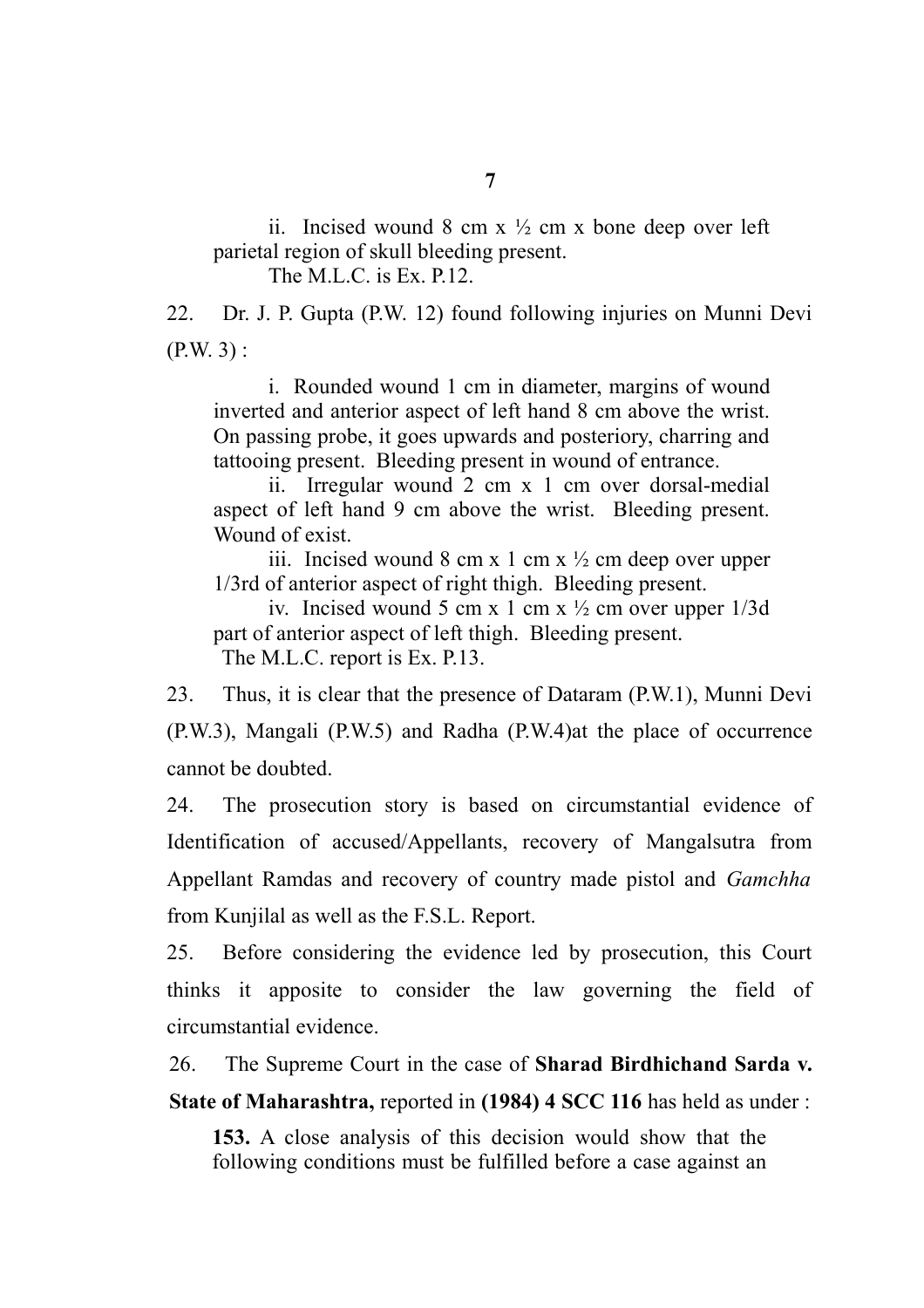accused can be said to be fully established:

(*1*) the circumstances from which the conclusion of guilt is to be drawn should be fully established.

It may be noted here that this Court indicated that the circumstances concerned "must or should" and not "may be" established. There is not only a grammatical but a legal distinction between "may be proved" and "must be or should be proved" as was held by this Court in *Shivaji Sahabrao Bobade* v. *State of Maharashtra* where the observations were made: [SCC para 19, p. 807: SCC (Cri) p. 1047]

"Certainly, it is a primary principle that the accused *must* be and not merely *may* be guilty before a court can convict and the mental distance between 'may be' and 'must be' is long and divides vague conjectures from sure conclusions."

(*2*) the facts so established should be consistent only with the hypothesis of the guilt of the accused, that is to say, they should not be explainable on any other hypothesis except that the accused is guilty,

(*3*) the circumstances should be of a conclusive nature and tendency,

(*4*) they should exclude every possible hypothesis except the one to be proved, and

(*5*) there must be a chain of evidence so complete as not to leave any reasonable ground for the conclusion consistent with the innocence of the accused and must show that in all human probability the act must have been done by the accused.

27. The Supreme Court in the case of **Pudhu Raja v. State,**reported in

**(2012) 11 SCC 196** has held as under :

**15.** In a case of circumstantial evidence, the prosecution must establish each instance of incriminating circumstance by way of reliable and clinching evidence, and the circumstances so proved, must form a complete chain of events, on the basis of which, no conclusion other than one of guilt of the accused can be reached. Undoubtedly, suspicion, however grave it may be, can never be treated as a substitute for proof. While dealing with a case of circumstantial evidence, the court must take utmost precaution whilst finding an accused guilty solely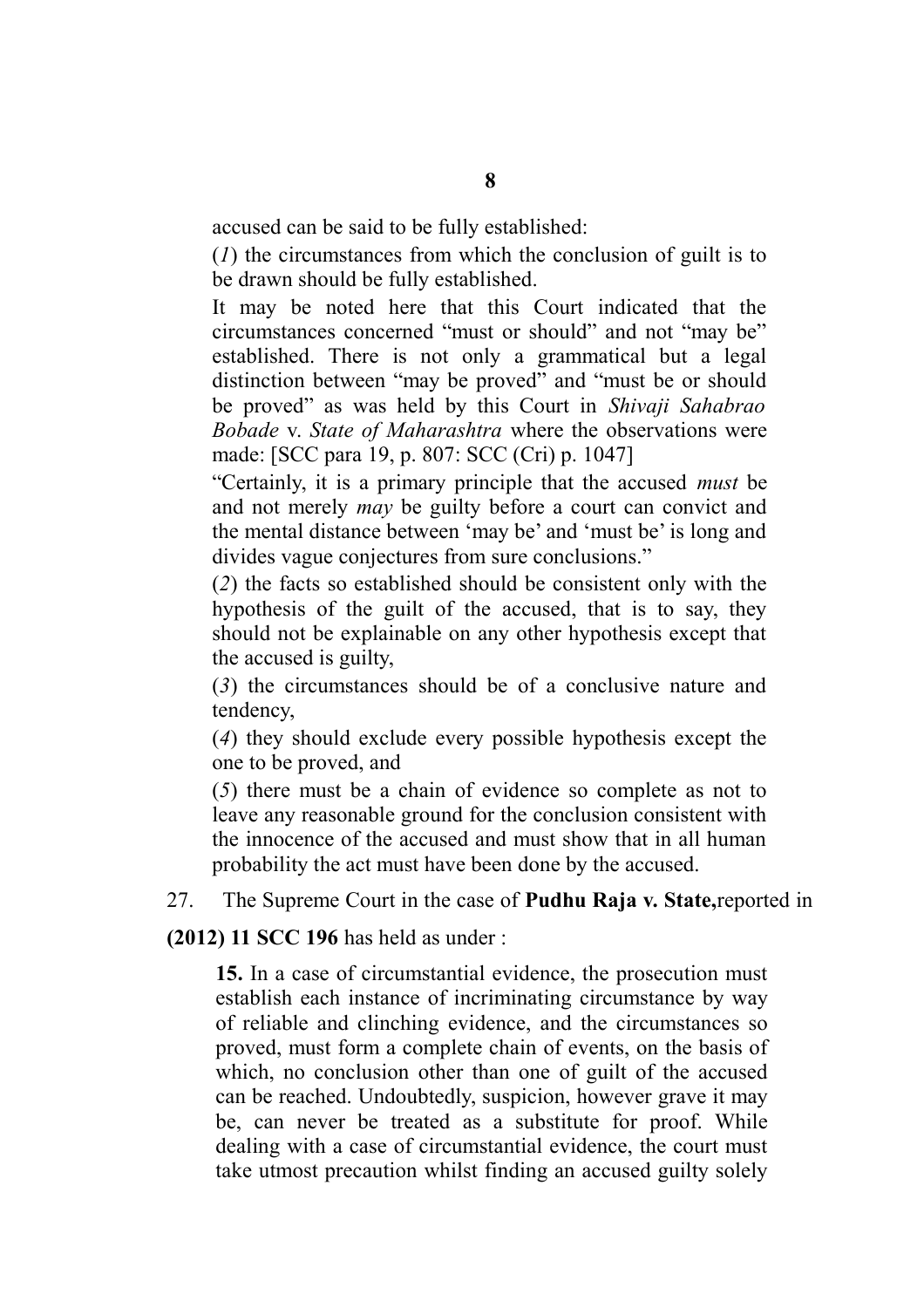on the basis of the circumstances proved before it.

28. **T**he Supreme Court in the case of **Ram Singh v. Sonia,** reported in **(2007) 3 SCC 1** has held as under :

**39.** The principle for basing a conviction on the basis of circumstantial evidence has been indicated in a number of decisions of this Court and the law is well settled that each and every incriminating circumstance must be clearly established by reliable and clinching evidence and the circumstances so proved must form a chain of events from which the only irresistible conclusion about the guilt of the accused can be safely drawn and no other hypothesis against the guilt is possible. This Court has clearly sounded a note of caution that in a case depending largely upon circumstantial evidence, there is always a danger that conjecture or suspicion may take the place of legal proof. The court must satisfy itself that various circumstances in the chain of events have been established clearly and such completed chain of events must be such as to rule out a reasonable likelihood of the innocence of the accused. It has also been indicated that when the important link goes, the chain of circumstances gets snapped and the other circumstances cannot in any manner, establish the guilt of the accused beyond all reasonable doubts. It has been held that the court has to be watchful and avoid the danger of allowing the suspicion to make the place of legal proof, for sometimes unconsciously it may happen to be a short step between moral certainty and legal proof. It has been indicated by this Court that there is a long mental distance between "may be true" and "must be true" and the same divides conjectures from sure conclusions.

29. The Supreme Court in the case of **Inspector of Police v. John**

**David** reported in **(2011) 5 SCC 509** has held as under **:** 

#### *Case on circumstantial evidence*

**33.** The principle for basing a conviction on the edifice of circumstantial evidence has also been indicated in a number of decisions of this Court and the law is well settled that each and every incriminating circumstance must be clearly established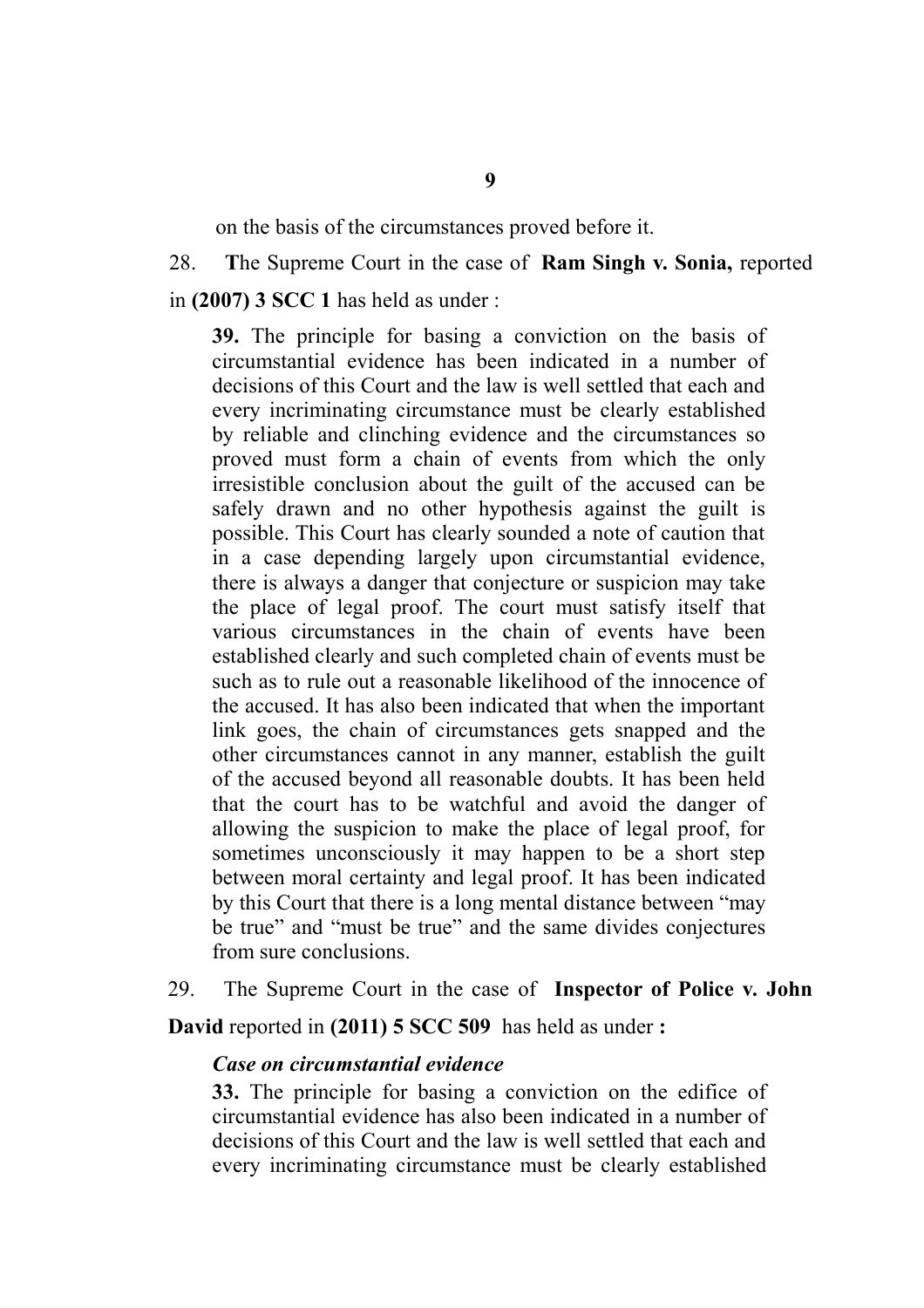by reliable and clinching evidence and the circumstances so proved must form a chain of events from which the only irresistible conclusion that could be drawn is the guilt of the accused and that no other hypothesis against the guilt is possible.

**34.** This Court has clearly sounded a note of caution that in a case depending largely upon circumstantial evidence, there is always a danger that conjecture or suspicion may take the place of legal proof. The court must satisfy itself that various circumstances in the chain of events have been established clearly and such completed chain of events must be such as to rule out a reasonable likelihood of the innocence of the accused. It has also been indicated that when the important link goes, the chain of circumstances gets snapped and the other circumstances cannot in any manner, establish the guilt of the accused beyond all reasonable doubts. It has been held that the court has to be watchful and avoid the danger of allowing the suspicion to take the place of legal proof. It has been indicated by this Court that there is a long mental distance between "may be true" and "must be true" and the same divides conjectures from sure conclusions.

**35.** This Court in *State of U.P.* v. *Ram Balak* had dealt with the whole law relating to circumstantial evidence in the following terms: (SCC pp. 555-57, para 11)

"*11*. '*9*. It has been consistently laid down by this Court that where a case rests squarely on circumstantial evidence, the inference of guilt can be justified only when all the incriminating facts and circumstances are found to be incompatible with the innocence of the accused or the guilt of any other person. (See *Hukam Singh* v. *State of Rajasthan*, *Eradu* v. *State of Hyderabad*, *Earabhadrappa* v. *State of Karnataka*, *State of U.P.* v. *Sukhbasi*, *Balwinder Singh* v. *State of Punjab* and *Ashok Kumar Chatterjee* v. *State of M.P.*) The circumstances from which an inference as to the guilt of the accused is drawn have to be proved beyond reasonable doubt and have to be shown to be closely connected with the principal fact sought to be inferred from those circumstances. In *Bhagat Ram* v. *State of Punjab* it was laid down that where the case depends upon the conclusion drawn from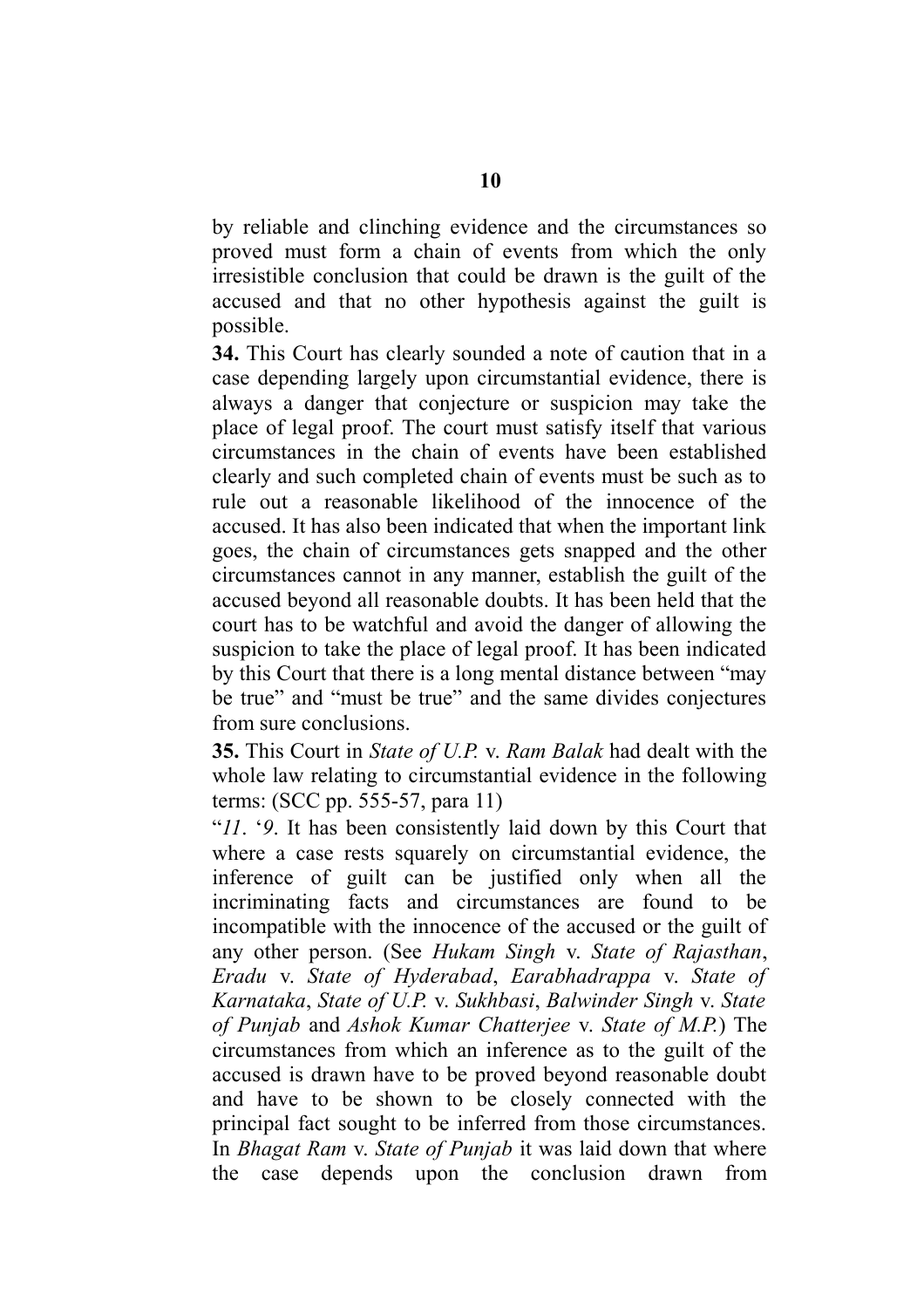circumstances the cumulative effect of the circumstances must be such as to negative the innocence of the accused and [bring home the offences] beyond any reasonable doubt.

*10*. We may also make a reference to a decision of this Court in *C. Chenga Reddy* v. *State of A.P.* wherein it has been observed thus: (SCC pp. 206-07, para 21)

"*21*. In a case based on circumstantial evidence, the settled law is that the circumstances from which the conclusion of guilt is drawn should be fully proved and such circumstances must be conclusive in nature. Moreover, all the circumstances should be complete and there should be no gap left in the chain of evidence. Further, the proved circumstances must be consistent only with the hypothesis of the guilt of the accused and totally inconsistent with his innocence."

*11*. In *Padala Veera Reddy* v. *State of A.P.* it was laid down that when a case rests upon circumstantial evidence, such evidence must satisfy the following tests: (SCC pp. 710-11, para 10)

"(*1*) the circumstances from which an inference of guilt is sought to be drawn, must be cogently and firmly established;

(*2*) those circumstances should be of a definite tendency unerringly pointing towards the guilt of the accused;

(*3*) the circumstances, taken cumulatively, should form a chain so complete that there is no escape from the conclusion that within all human probability the crime was committed by the accused and none else; and

(*4*) the circumstantial evidence in order to sustain conviction must be complete and incapable of explanation of any other hypothesis than that of the guilt of the accused and such evidence should not only be consistent with the guilt of the accused but should be inconsistent with his innocence."

\*\*\*

*16*. A reference may be made to a later decision in *Sharad Birdhichand Sarda* v. *State of Maharashtra*. Therein, while dealing with circumstantial evidence, it has been held that the onus was on the prosecution to prove that the chain is complete and the infirmity of lacuna in prosecution cannot be cured by false defence or plea. The conditions precedent in the words of this Court, before conviction could be based on circumstantial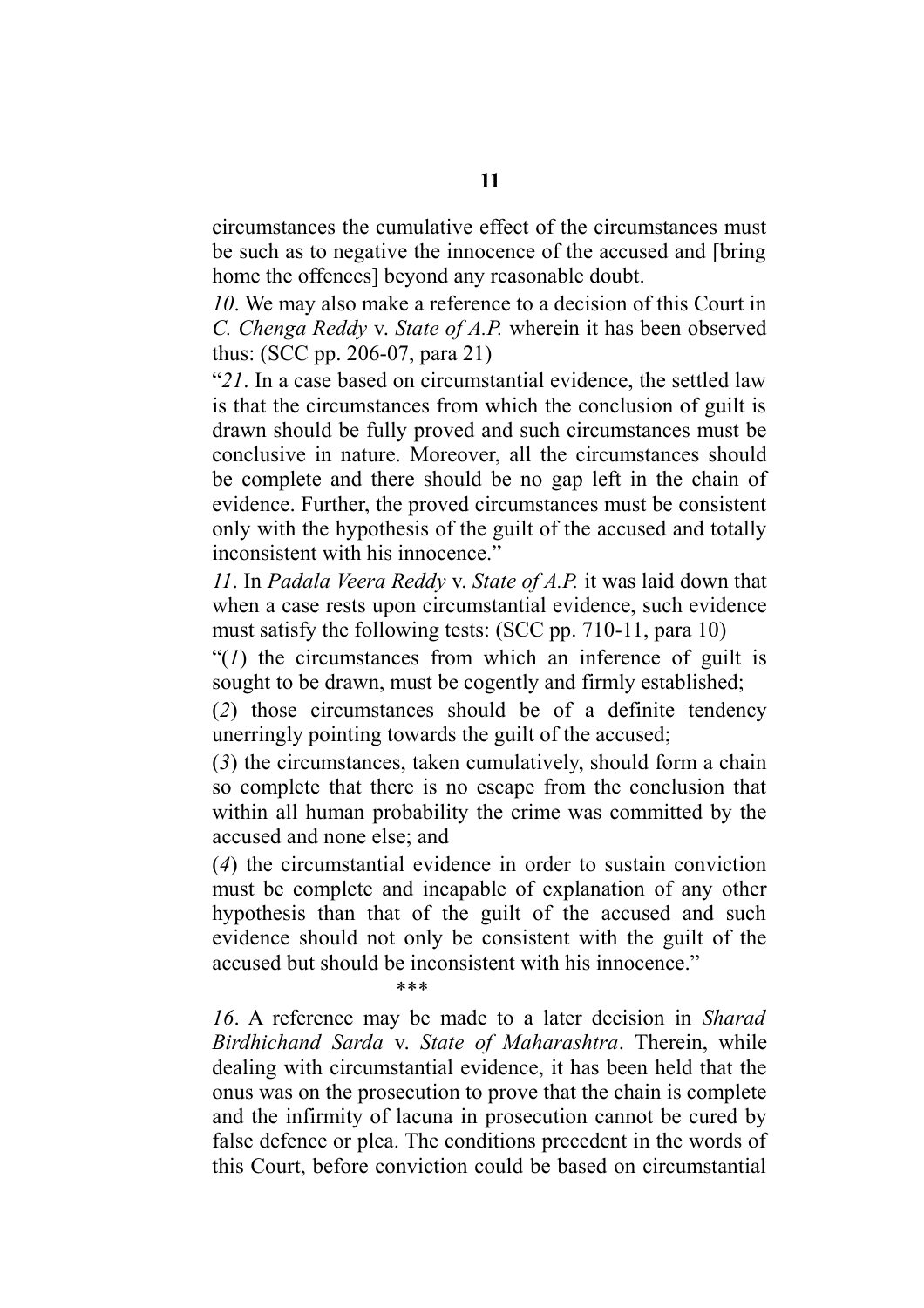evidence, must be fully established. They are: (SCC p. 185, para 153)

(*1*) the circumstances from which the conclusion of guilt is to be drawn should be fully established. The circumstances concerned "must" or "should" and not "may be" established;

(*2*) the facts so established should be consistent only with the hypothesis of the guilt of the accused, that is to say, they should not be explainable on any other hypothesis except that the accused is guilty;

(*3*) the circumstances should be of a conclusive nature and tendency;

(*4*) they should exclude every possible hypothesis except the one to be proved; and

(*5*) there must be a chain of evidence so complete as not to leave any reasonable ground for the conclusion consistent with the innocence of the accused and must show that in all human probability the act must have been done by the accused.'

These aspects were highlighted in *State of Rajasthan* v. *Raja Ram*, at SCC pp. 187-90, paras 9-16 and *State of Haryana* v. *Jagbir Singh*."

# **Recovery of Mangalsutra from the Appellant Ramdas**

30. The memorandum of the Appellant Ramdas was recorded on 28- 11-2006, Ex. P.7. Gopal Singh (P.W.2) has stated that he was taken by the police to *Ganeshram Ka Pura* and he had seen Mangalsutra in the hand of the Appellant Ramdas which was seized vide seizure memo Ex. P.5. However, he stated that no information was given by the Appellant Ramdas, although he admitted his signatures on memorandum Ex. P.7. In cross-examination, he stated that he was standing outside the house. He further stated that the wife of Ramdas had eloped with someone. He denied as to whether any Panchayat was convened or not.

31. Ramhet Kushwaha (P.W.6) has stated that one Mangalsutra with Pendant on which the name Radha was engraved was seized from the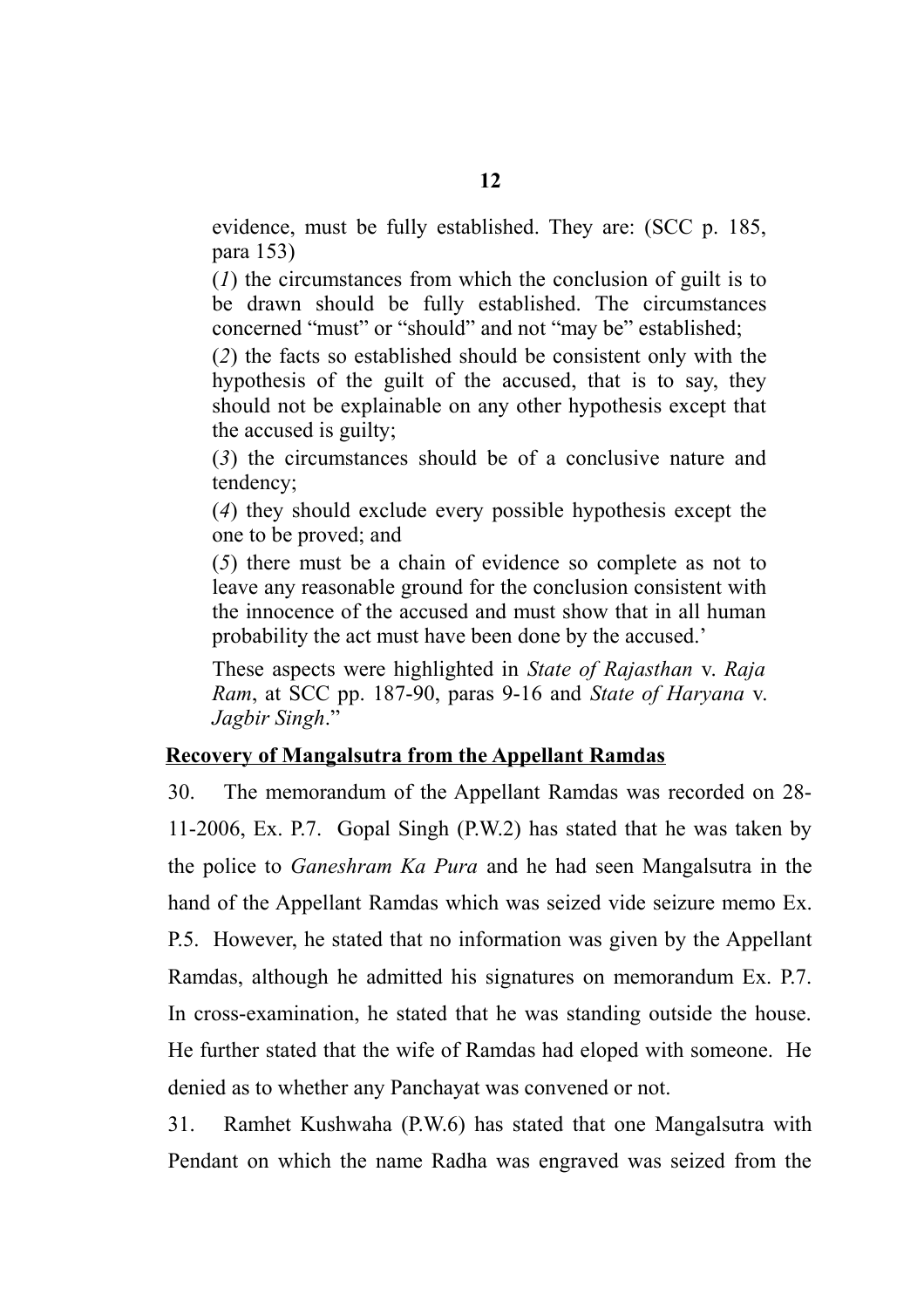possession of the Appellant Ramdas vide seizure memo, Ex. P.5 and his memorandum is Ex. P.6 (It appears that Exhibits have been wrongly mentioned as seizure memo is Ex. P.4 and memorandum is Ex. P.4). This witness was cross-examined. In cross-examination, he stated that Dataram (P.W.1) is his cousin brother whereas deceased Hotam Singh is his real younger brother. The accused persons were arrested on  $28<sup>th</sup>$ . The seizure memo was prepared in the police station. He further stated that after the arrest of accused persons, neither Dataram nor his family members had come to the police station. He had gone inside the house of Ramdas. Box was opened by Ramdas. Mangalsutra was seized in Vidisha. About 50 families are residing in the village from where the Mangalsutra was seized. No independent witness was called as a witness. Lalla is the brother-in-law of deceased Hotam. It was denied that Lalla had eloped with the wife of Kunjilal and had kept in his house. He also denied that brother-in-law of Hotam had also eloped with wife of Ramdas. He denied that Panchayat was convened. It is true that Kunjilal and Ramdas are real brothers.

32. Although Ramhet Kushwaha (P.W.6) was cross-examined in detail and an attempt was made to prove that the brother-in-law of deceased Hotam Singh had eloped with the wife of Ramdas, but that suggestion by itself would not demolish the evidence regarding recovery of Mangalsutra. It is true that Gopal (P.W.2) and Ramhet Kushwaha (P.W.6) are closely related to the deceased, but relationship of witness with the deceased, by itself is not sufficient to discard the evidence. Nothing could be brought on record to suggest that these witnesses are interested witnesses. Thus, it is held that Mangalsutra was seized from the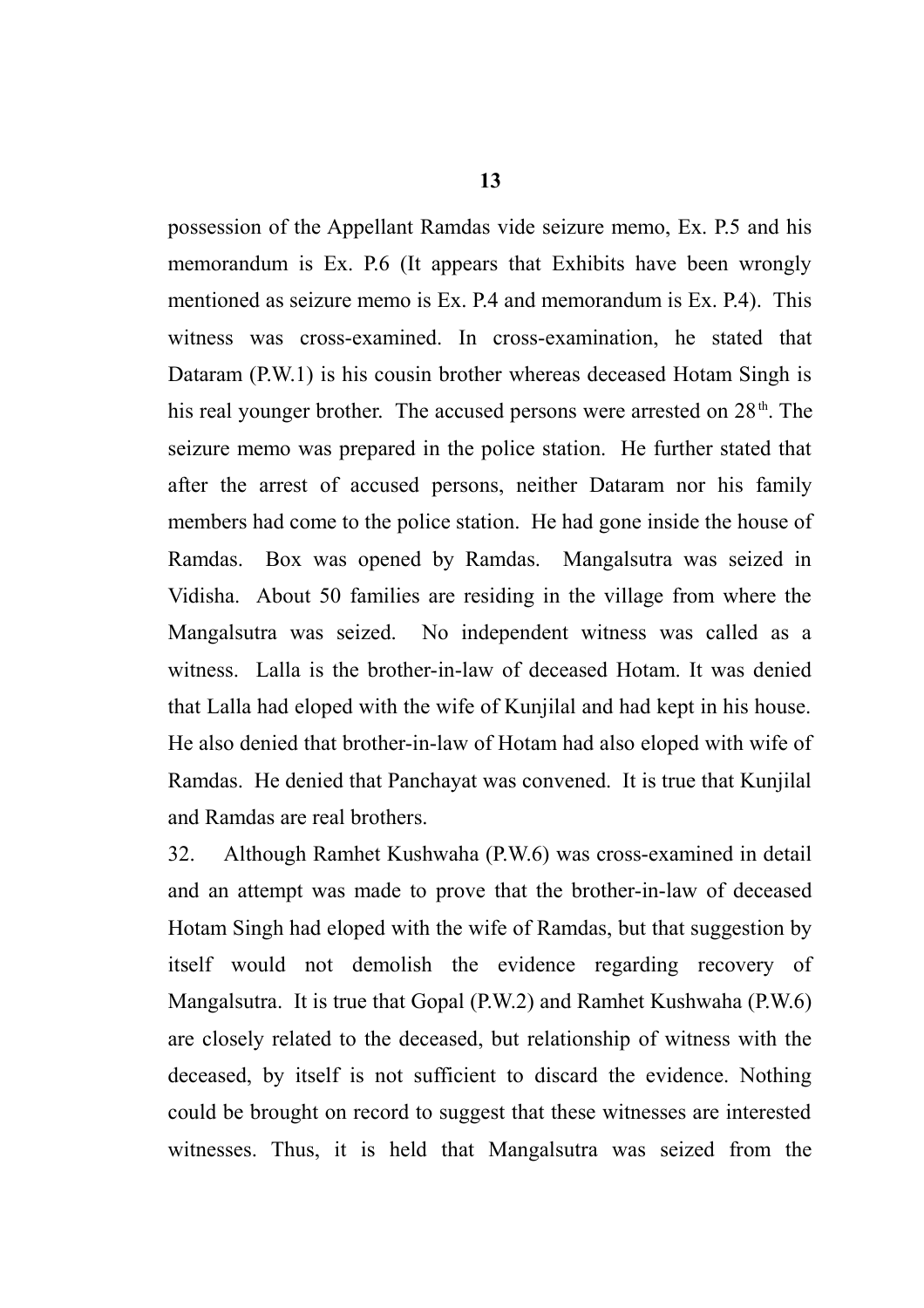possession of Ramdas.

#### **Identification of Mangalsutra**

33. Radha (P.W.4) has identified the Mangalsutra in Test Identification Parade, Ex. P. 8.

34. Radha (P.W.4) has stated that She was sleeping on the ground floor of the house. Her husband Mangal was also sleeping with her. Her parents-in-law were sleeping on the first floor of the house. Five persons came inside the room. One of them pulled her husband. He also snatched her ear rings and Mangalsutra. Her husband was also beaten. She was saved by her father-in-law Dataram. Her mother-in-law also tried to save her. The miscreants fired gunshot which hit on the hand of her motherin-law and the same bullet hit her husband also. Thereafter, the miscreants went away. Hotam had also sustained gunshot injury and thereafter, the miscreants ran away. She had identified her Mangalsutra. The Test Identification Parade was conducted by Tahsildar. Identification memo is Ex. P.8. This witness was cross-examined. In cross-examination, She admitted that when the accused persons were arrested, the police personnel had brought Mangalsutra to her house and Mangalsutra was shown to her by the police which was identified by her. She had informed that the Mangalsutra belongs to her. Three months thereafter, the Test Identification Parade was conducted. In Test Identification Parade, one Mangalsutra was kept on the table, which was identified by her. She had read her name on the Mangalsutra. Her husband had also identified the Mangalsutra.

35. However, her husband Mangal (P.W.5) has stated regarding identification of *gamchha* and not Mangalsutra. Thus, it is clear that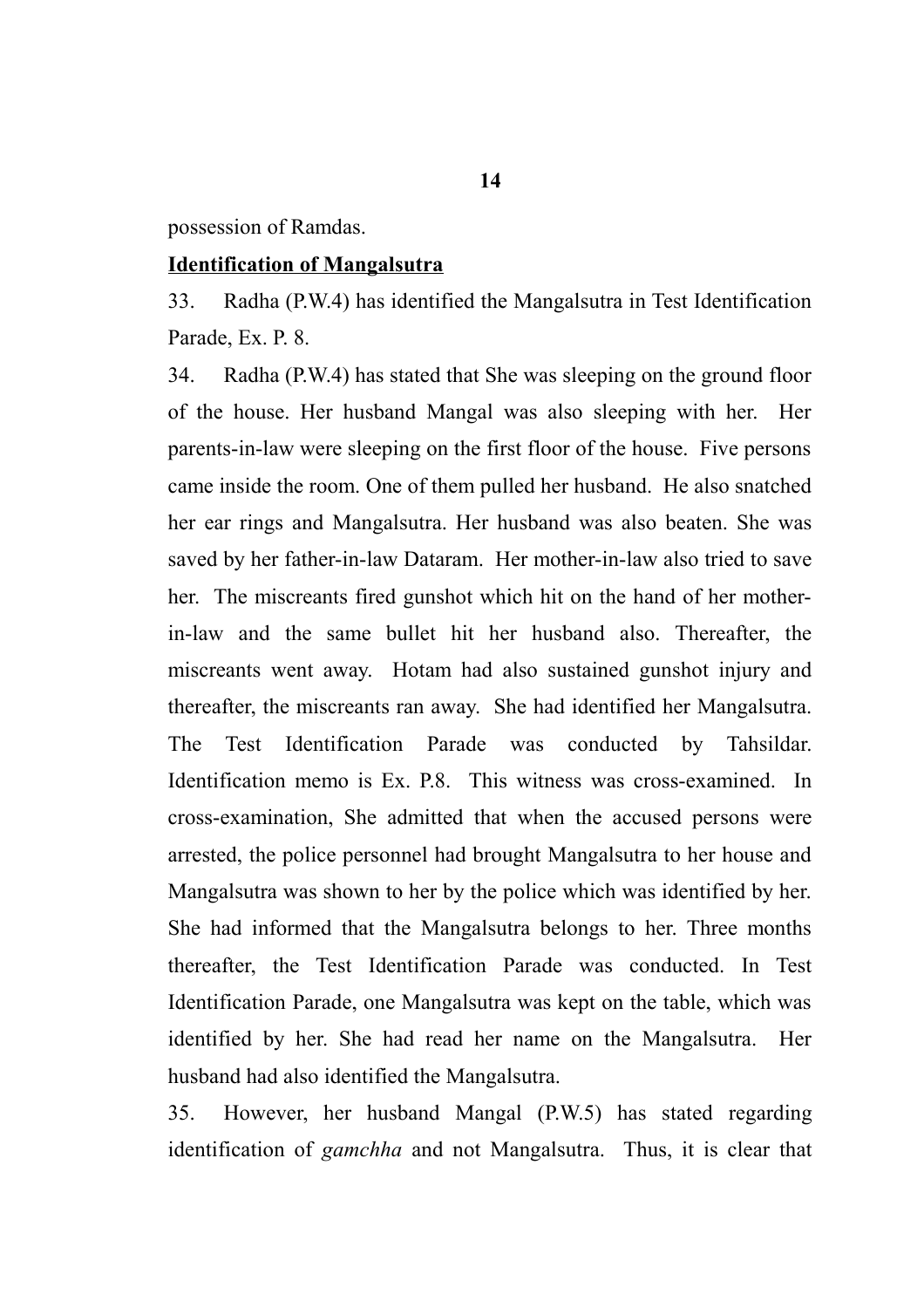only Radha (P.W.4) is the witness who had identified the Mangalsutra.

36. From the plain reading of the evidence of Radha (P.W.4), it is clear that after the miscreants were arrested, the Mangalsutra was shown by the police to this witness and three months thereafter, the Test Identification Parade was conducted. Further, this witness has stated that at the time of identification, only one Mangalsutra was kept on the table. Although in the Test Identification Memo, Ex. P.8, it is mentioned that three more Mangalsutras of similar in design were mixed, but for the reasons best known to the prosecution, neither Devendra Kumar Rishishwar who had conducted Test Identification of Articles was examined nor his name was included in the Trial Programme, although he was cited as a witness in the charge sheet. Thus, except the evidence of Radha (P.W.4), there is no evidence with regard to identification of Mangalsutra and Radha (P.W.4) has stated that one Mangalsutra was kept on the table,which was identified by her. Thus, it is clear that the prosecution has failed to prove that more Mangalsutras of similar design were ever mixed for the purposes of identification. The Supreme Court in the case of **Ashish Batham Vs. State of M.P.** reported in **(2002) 7 SCC 317** has held as under :

**13.** The identification test said to have been conducted by the Tahsildar (PW 8) and the so-called identification of the same by PW 2 and his wife of the chain said to have been worn by the deceased Nidhi does not carry the case of the prosecution any further. It is stated that the said chain placed for identification had iron wire in place of hook and it was not said to have been mixed with similar chains having such iron wire in place of hook. The criticism that, nothing much could be relied upon the so-called identification cannot be lightly brushed aside.........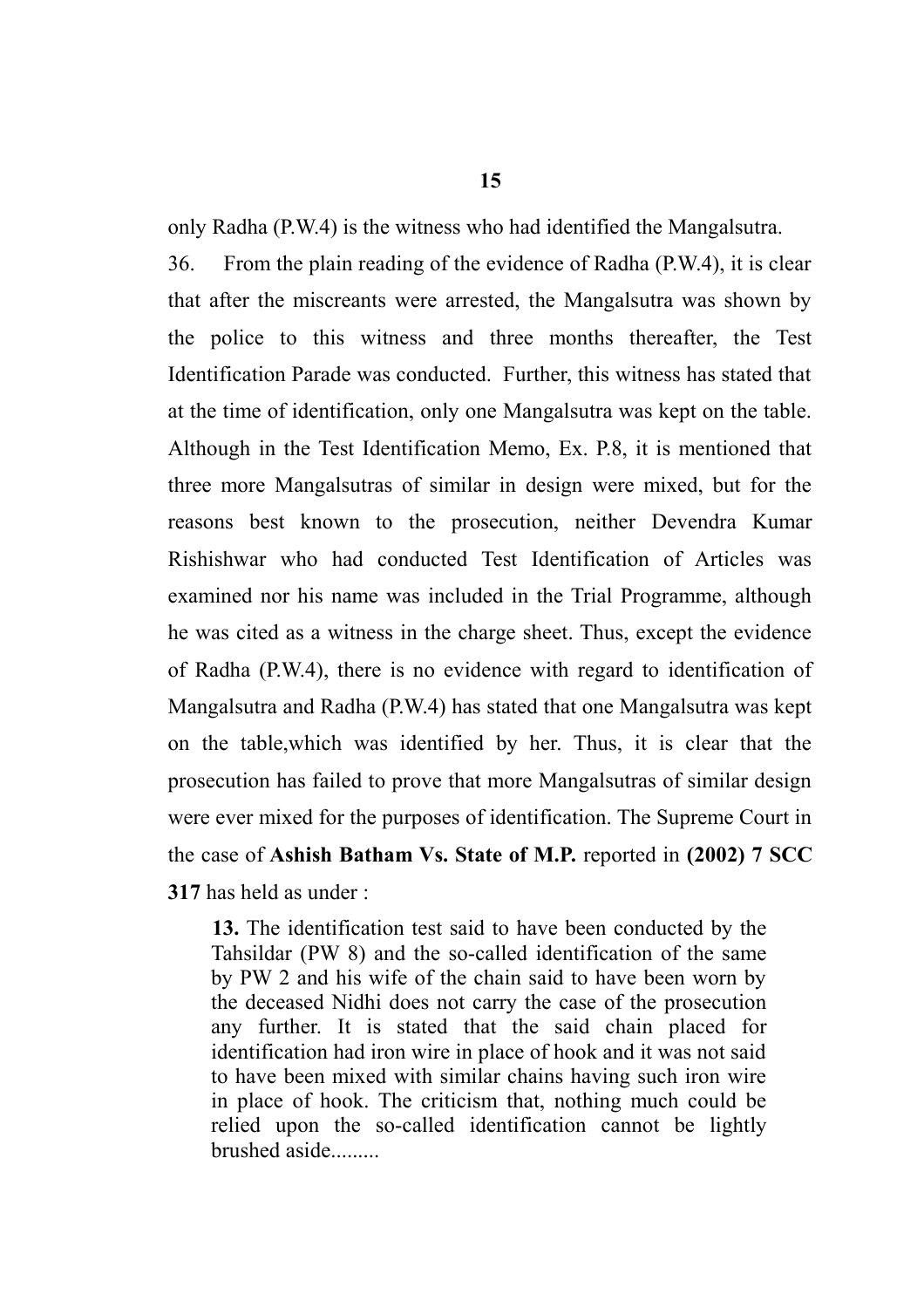# *Effect of showing Mangalsutra by Police to the witness before holding of Test Identification of Article.*

37. It is clear from the evidence of Radha (P.W.4), the Mangalsutra was shown to her by the police and three months thereafter, She had identified the Mangalsutra in the Test Identification Parade conducted by Tahsildar. Now the only question is that what is the effect of showing Mangalsutra, before holding of Test Identification Parade.

38. Identification of Article is a Relevant Fact, under Section 9 of Evidence Act. No specific procedure has been laid down for holding Test Identification Parade. Identification of Article by the Police cannot be said to be illegal, but the effect of identification by Police would be that the statement of the witness would be hit by Section 162 of Cr.P.C. and the Identification done by the police cannot be used as a corroborative piece of evidence. Identification proceedings conducted by any other person/officer will not be hit by Section 162 of Cr.P.C. Therefore, the presence of any police officer during the identification proceedings is unwarranted. Thus, the identification by the police does not have any evidentiary value. However, the act of police of showing the seized article to the witness much prior to holding of Test Identification Parade would make the identification proceedings untrustworthy, because the very purpose of holding Test Identification Parade during investigation is to find out as to whether the investigation is going on in right direction or not. Test Identification Parade conducted during investigation is not a substantive evidence, but at the most, it would be a corroborative piece of evidence. The Substantive evidence is the identification of article in the Court. The Supreme Court in the case of **Rajesh Vs. State of**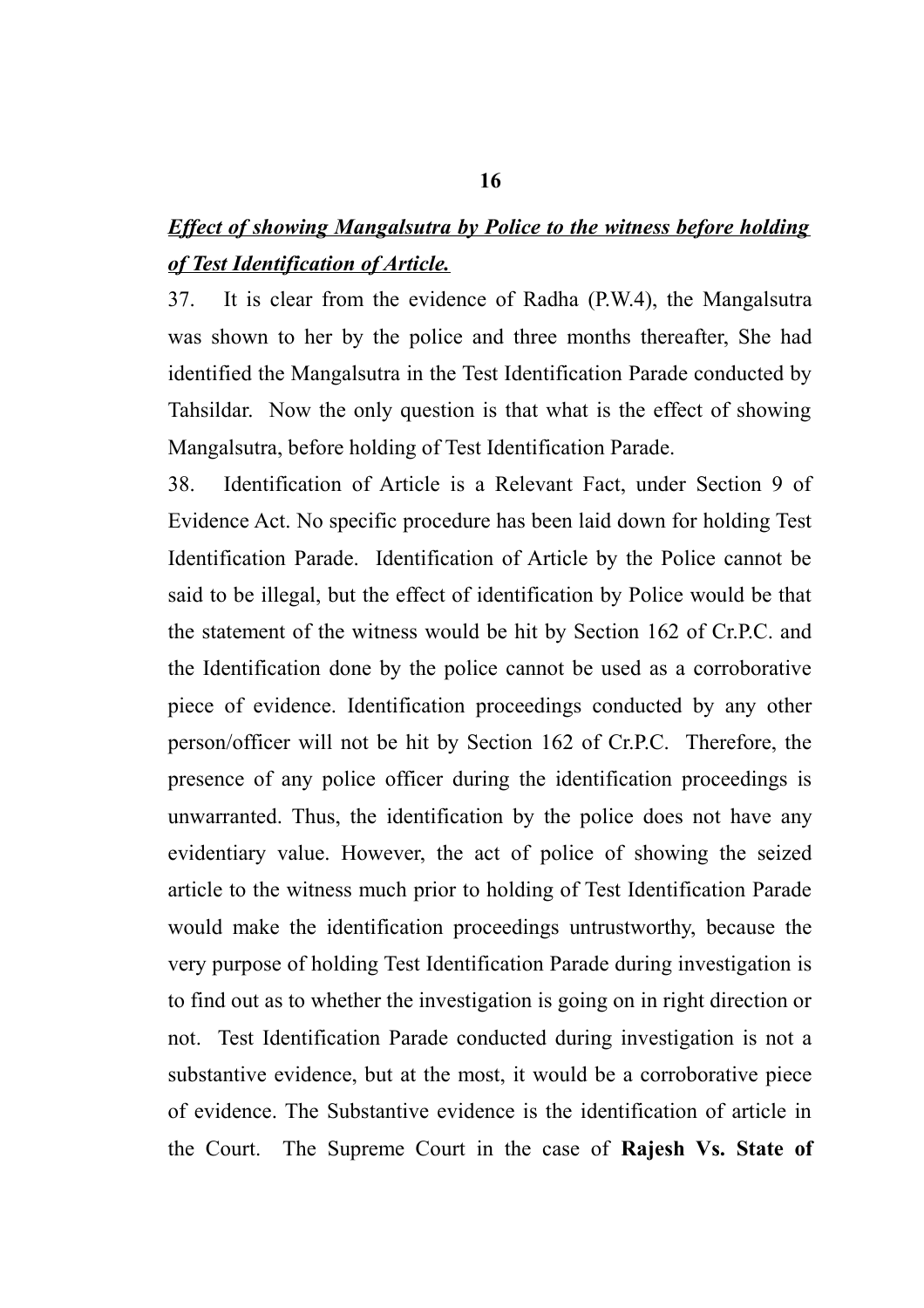**Haryana** reported in **(2021) 1 SCC 118** has held as under :

**43.1.** The purpose of conducting a TIP is that persons who claim to have seen the offender at the time of the occurrence identify them from amongst the other individuals without tutoring or aid from any source. An identification parade, in other words, tests the memory of the witnesses, in order for the prosecution to determine whether any or all of them can be cited as eyewitness to the crime.

**43.2.** There is no specific provision either in CrPC or the Evidence Act, 1872 ("the Evidence Act") which lends statutory authority to an identification parade. Identification parades belong to the stage of the investigation of crime and there is no provision which compels the investigating agency to hold or confers a right on the accused to claim a TIP.

**43.3.** Identification parades are governed in that context by the provision of Section 162 CrPC.

**43.4.** A TIP should ordinarily be conducted soon after the arrest of the accused, so as to preclude a possibility of the accused being shown to the witnesses before it is held.

**43.5.** The identification of the accused in court constitutes substantive evidence.

**43.6.** Facts which establish the identity of the accused person are treated to be relevant under Section 9 of the Evidence Act.

**43.7.** A TIP may lend corroboration to the identification of the witness in court, if so required.

**43.8.** As a rule of prudence, the court would, generally speaking, look for corroboration of the witness' identification of the accused in court, in the form of earlier identification proceedings. The rule of prudence is subject to the exception when the court considers it safe to rely upon the evidence of a particular witness without such, or other corroboration.

**43.9.** Since a TIP does not constitute substantive evidence, the failure to hold it does not ipso facto make the evidence of identification inadmissible.

**43.10.** The weight that is attached to such identification is a matter to be determined by the court in the circumstances of that particular case.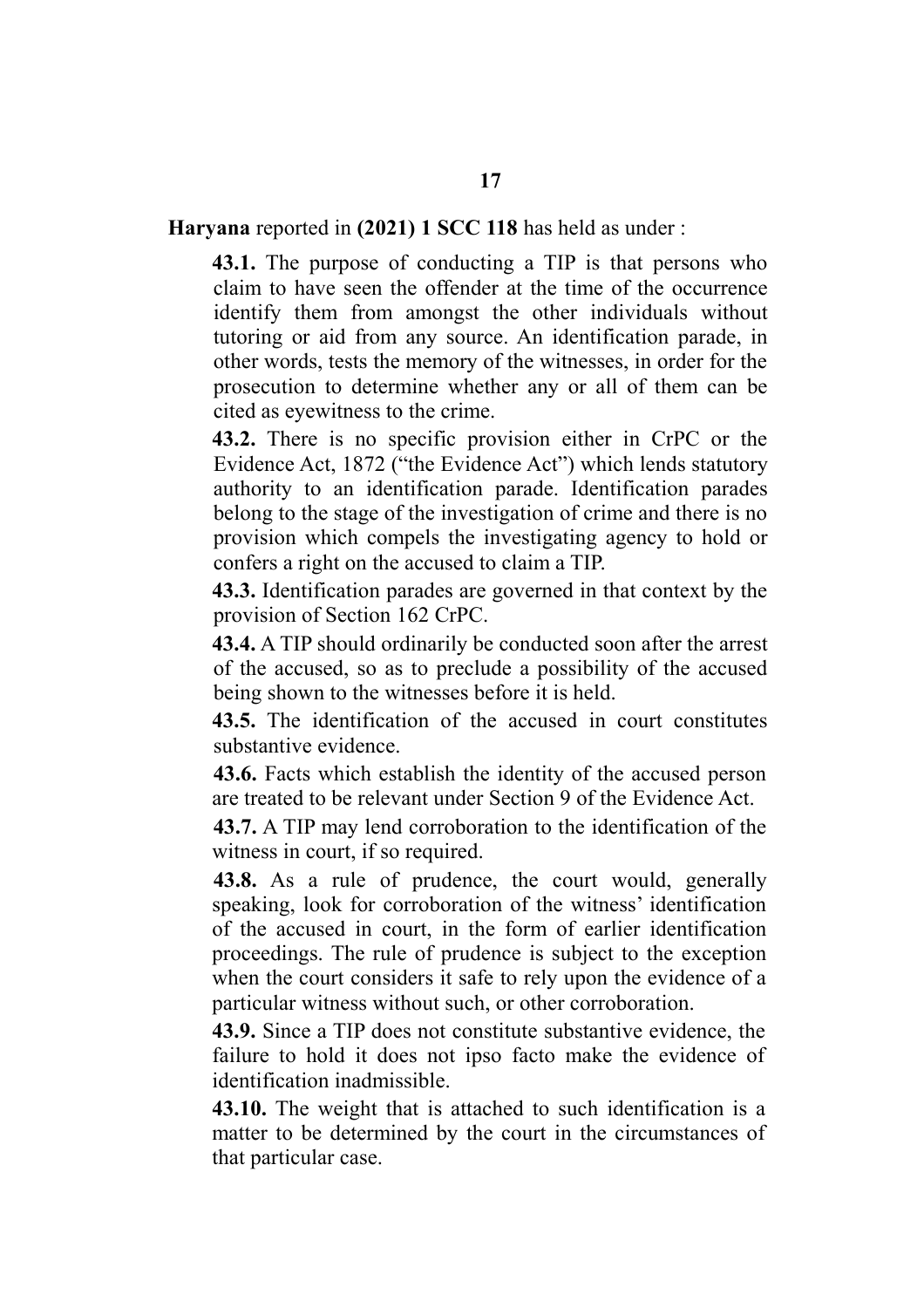**43.11.** Identification of the accused in a TIP or in court is not essential in every case where guilt is established on the basis of circumstances which lend assurance to the nature and the quality of the evidence.

**43.12.** The court of fact may, in the context and circumstances of each case, determine whether an adverse inference should be drawn against the accused for refusing to participate in a TIP. However, the court would look for corroborating material of a substantial nature before it enters a finding in regard to the guilt of the accused.

**44.** These principles have evolved over a period of time and emanate from the following decisions:

- 1. *Matru* v. *State of U.P.*
- 2. *Santokh Singh* v. *Izhar Hussain*
- 3. *Malkhansingh* v. *State of M.P.*
- 4. *Visveswaran* v. *State*
- 5. *Munshi Singh Gautam* v. *State of M.P.*
- 6. *Manu Sharma* v. *State (NCT of Delhi)*
- 7. *Ashwani Kumar* v. *State of Punjab*
- 8. *Mukesh* v. *State (NCT of Delhi)*

39. The Supreme Court in the case of **Dana Yadav Vs. State of Bihar**

reported in **(2002) 7 SCC 295** has held as under :

5.......Section 9 of the Evidence Act deals with relevancy of facts necessary to explain or introduce relevant facts. It says, inter alia, facts which establish the identity of any thing or person whose identity is relevant, insofar as they are necessary for the purpose, are relevant. So the evidence of identification is a relevant piece of evidence under Section 9 of the Evidence Act where the evidence consists of identification of the accused at his trial. The identification of an accused by a witness in court is substantive evidence whereas evidence of identification in test identification parade is though primary evidence but not substantive one and the same can be used only to corroborate identification of the accused by a witness in court. This Court has dealt with this question on several occasions. In the case of *Vaikuntam Chandrappa* v. *State of A.P.* which is a three-Judge Bench decision of this Court,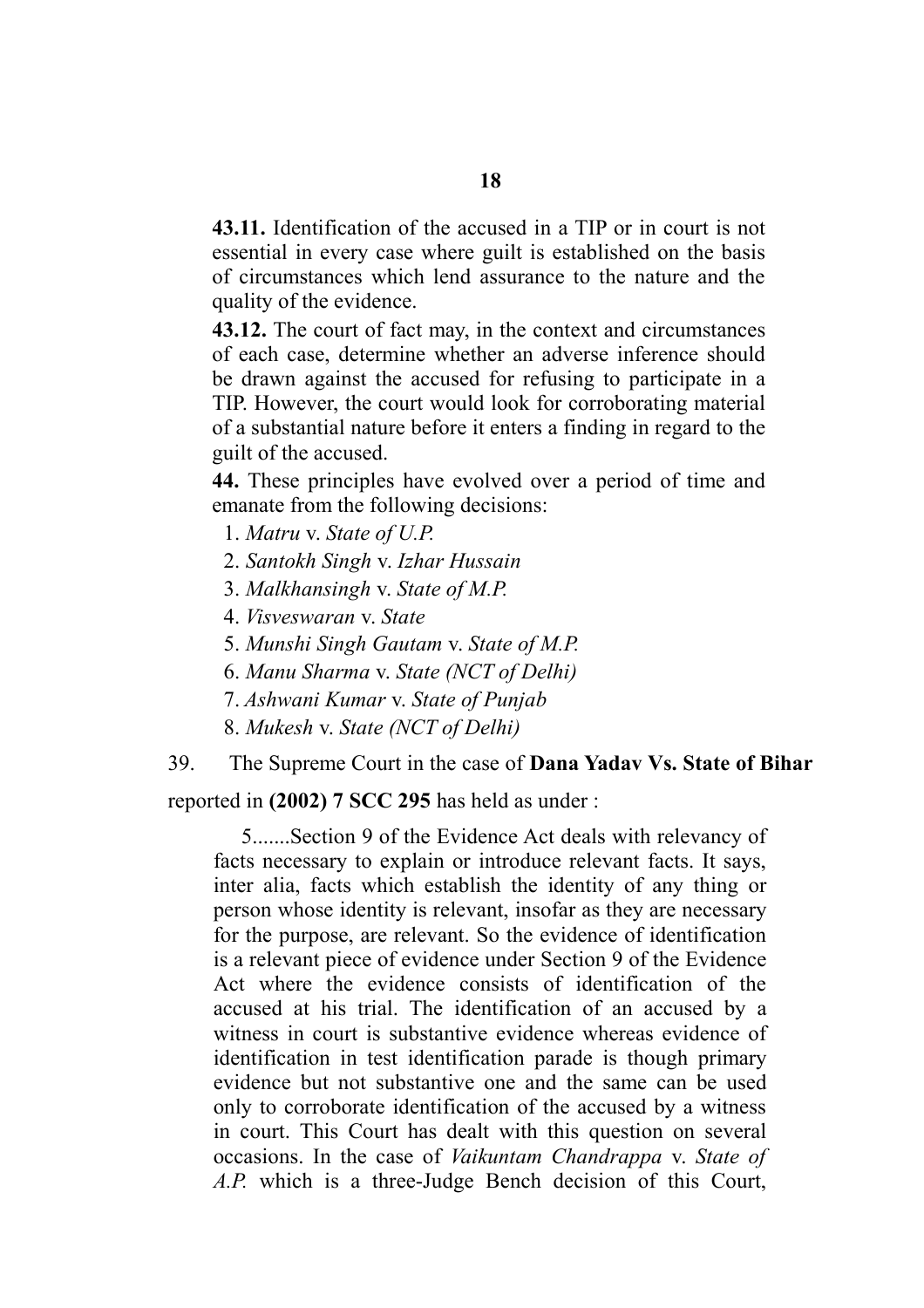Wanchoo, J., with whom A.K. Sarkar and K. Subba Rao, JJ. agreed, speaking for the Court, observed that the substantive evidence of a witness is his statement in court but the purpose of test identification is to test that evidence and the safe rule is that the sworn testimony of witnesses in court as to the identity of the accused who are strangers to the witnesses, generally speaking, requires corroboration which should be in the form of an earlier identification proceeding or any other evidence. The law laid down in the aforesaid decision has been reiterated in the cases of *Budhsen* v. *State of U.P.*, *Sk. Hasib* v. *State of Bihar*, *Bollavaram Pedda Narsi Reddy* v. *State of A.P.*, *Ronny* v. *State of Maharashtra* and *Rajesh Govind Jagesha* v. *State of Maharashtra*. It is well settled that identification parades are held ordinarily at the instance of the investigating officer for the purpose of enabling the witnesses to identify either the properties which are the subject-matter of alleged offence or the persons who are alleged to have been involved in the offence. Such tests or parades, in ordinary course, belong to the investigation stage and they serve to provide the investigating authorities with material to assure themselves if the investigation is proceeding on right lines. In other words, it is through these identification parades that the investigating agency is required to ascertain whether the persons whom they suspect to have committed the offence were the real culprits. Reference in this connection may be made to the decisions of this Court in the cases of *Budhsen*, *Sk. Hasib*, *Rameshwar Singh* v. *State of J&K* and *Ravindra* v. *State of Maharashtra*.

40. Thus, the identification of Mangalsutra by Radha (P.W.4) during investigation cannot be used even for corroboration purposes.

### *Effect of not getting the Mangalsutra identified in the Court.*

41. A very important lacuna was left by the prosecution. The Mangalsutra was never produced before the Court and it was not got identified from the witness. As already pointed out, the identification of article and accused in the Court is a substantive evidence and the Test Identification conducted by the Police during investigation is merely a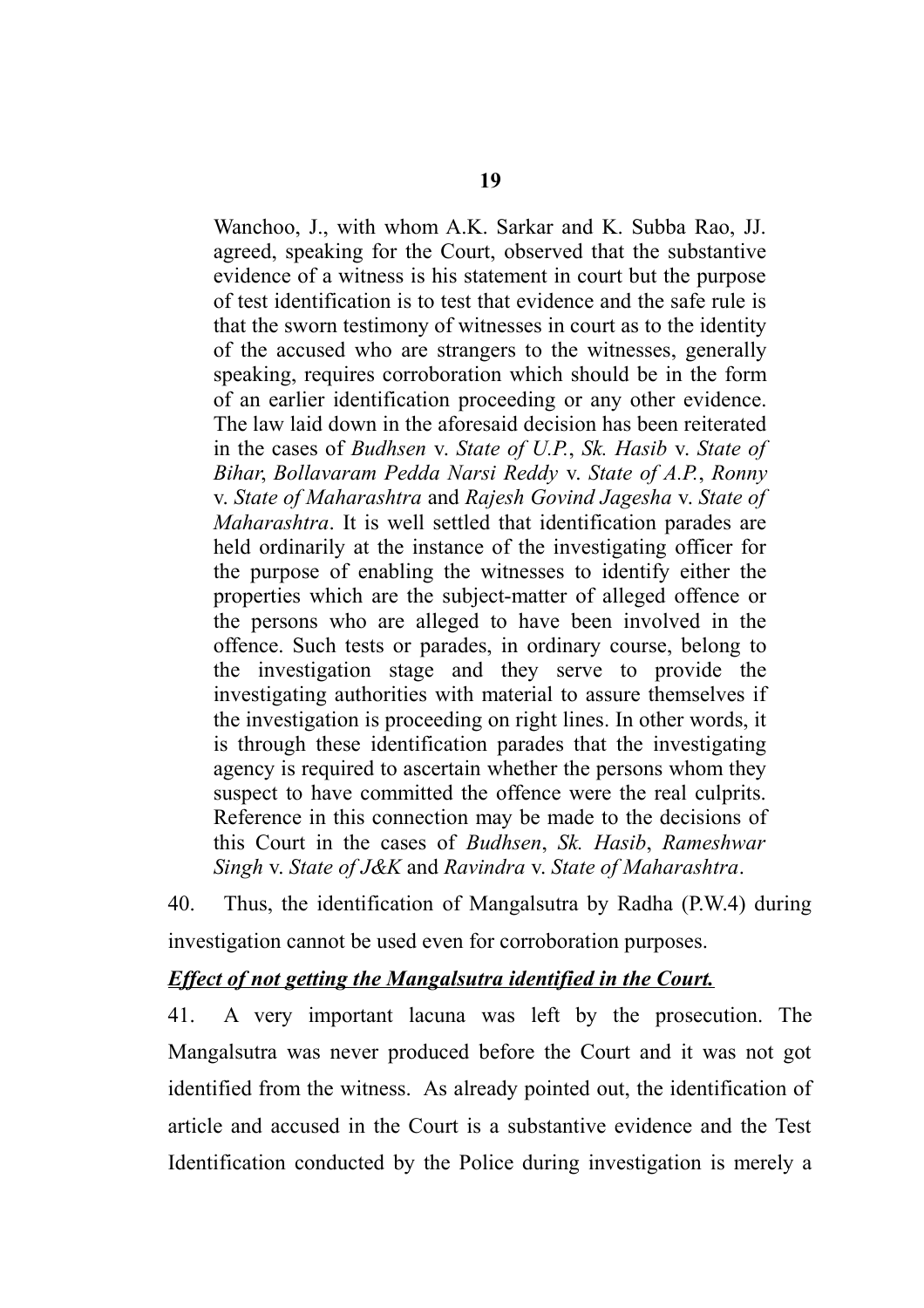corroborative piece of evidence. In the present case, there is no substantive evidence with regard to identification of Mangalsutra by Radha (P.W.4).

42. Thus, the prosecution has failed to prove the identification of Mangalsutra seized from the possession of Ramdas. Therefore, the recovery of Mangalsutra from Ramdas also loses its efficacy.

## **Recovery of Country Made Pistol from Appellant Kunjilal**

## **Recovery of Country Made Pistol**

43. Gopal Singh (P.W.2) has stated that the Country made pistol was in the hand of the Appellant Kunjilal which was seized vide seizure memo Ex. P.4. However, he denied that any memorandum of Kunjilal, Ex. P. 6 was recorded by Police. He stated that no information was given by the Appellant Ramdas, although he admitted his signatures on memorandum Ex. P.7. In cross-examination, he stated that he was standing outside the house. He further stated that the wife of Ramdas had eloped with someone. He denied as to whether any Panchayat was convened or not.

44. Ramhet Kushwaha (P.W.6) is another witness of seizure of Country made Pistol from the possession of Appellant Kunjilal.

45. Ramhet Kushwaha (P.W.6) has stated that one *Adhiya* was seized from the possession of Kunjilal vide seizure memo Ex. P. 4. This witness was cross-examined. In cross-examination, he stated that Dataram (P.W.1) is his cousin brother whereas deceased Hotam Singh is his real younger brother. The accused persons were arrested on  $28<sup>th</sup>$ . The seizure memo was prepared in the police station. He further stated that after the arrest of accused persons, neither Dataram nor his family members had come to the police station. He had gone inside the house of Ramdas. He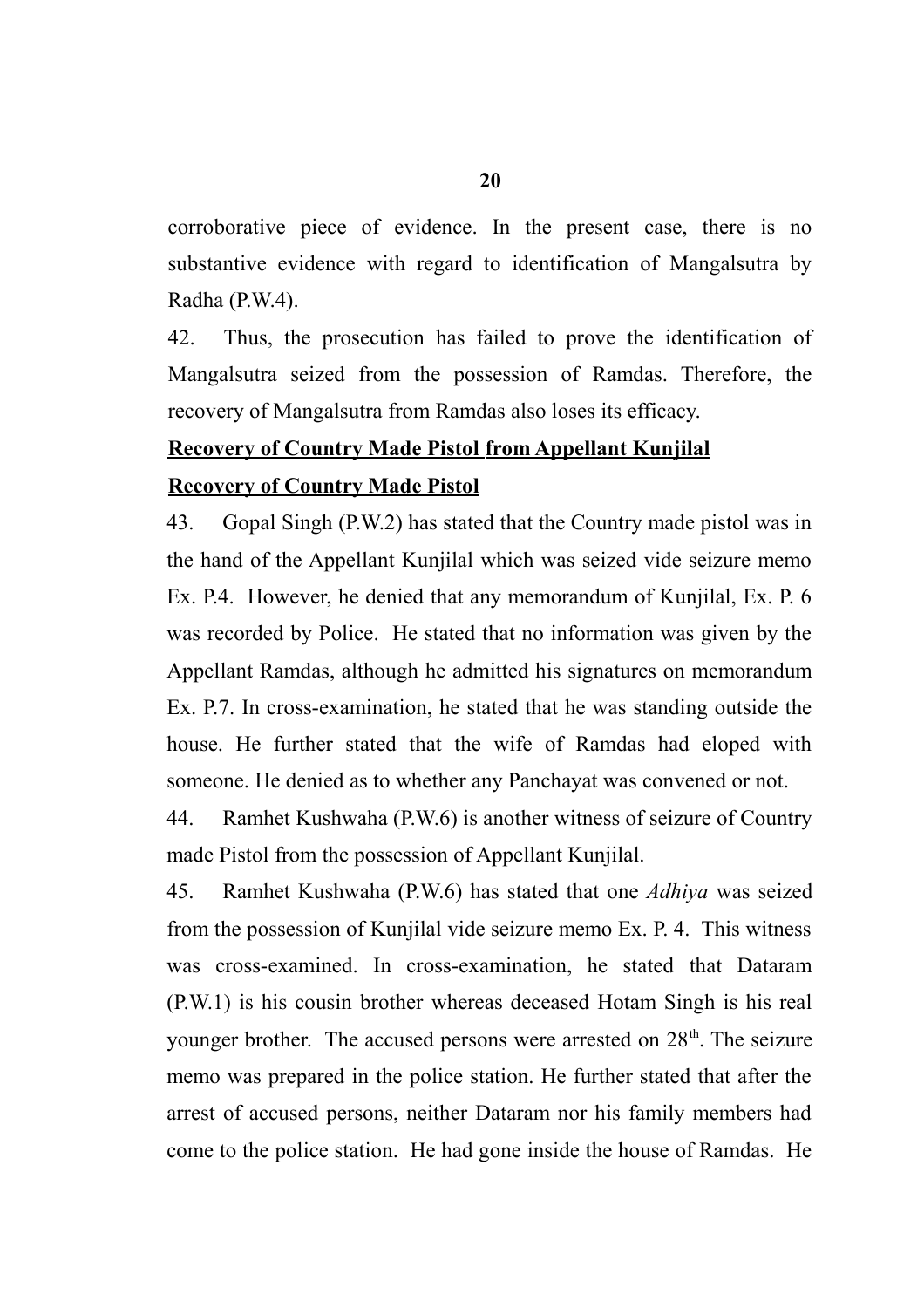stated that .12 bore country made pistol was seized. No independent witness was called as a witness. Lalla is the brother-in-law of deceased Hotam. It was denied that Lalla had eloped with the wife of Kunjilal and had kept in his house. He also denied that brother-in-law of Hotam had also eloped with wife of Ramdas. He denied that Panchayat was convened. It is true that Kunjilal and Ramdas are real brothers.

46. Ashok Kumar Bhardwaj (P.W.13) who is the investigating officer has also proved the seizure of Country Made Pistol. The memorandum of Kunjilal under Section 27 of Evidence Act is Ex. P.6 and the Country made pistol was seized vide seizure memo Ex. P. 4.

47. Thus, it is clear that one Country Made Pistol was seized from the possession of Kunjilal.

# *Seizure of fired cartridge and bullet from the spot*

48. On 20-11-2006, the police had seized one fired cartridge, bullet, iron rod as well as plain and blood stained floor from the spot. Ramhet Kushwaha (P.W.6) has stated that plain and blood stained floor, one fired cartridge were seized from the spot vide seizure memo Ex.P. 9. R.S. Rathore (P.W.10) who had done partial investigation, has also proved the seizure of fired cartridge, one bullet, one iron rod as well as plain and blood stained floor from the spot on 20-11-2006. No question was put either to Ramhet Kushwaha (P.W.6) or to R.S. Rathore (P.W. 10) regarding seizure of fired cartridge as well as bullet from the spot. Thus, it is held that one fired cartridge and bullet was seized from the spot vide seizure memo Ex. P.9.

# *F.S.L. Report*

49. The appellants were examined under Section 313 of Cr.P.C. on 28-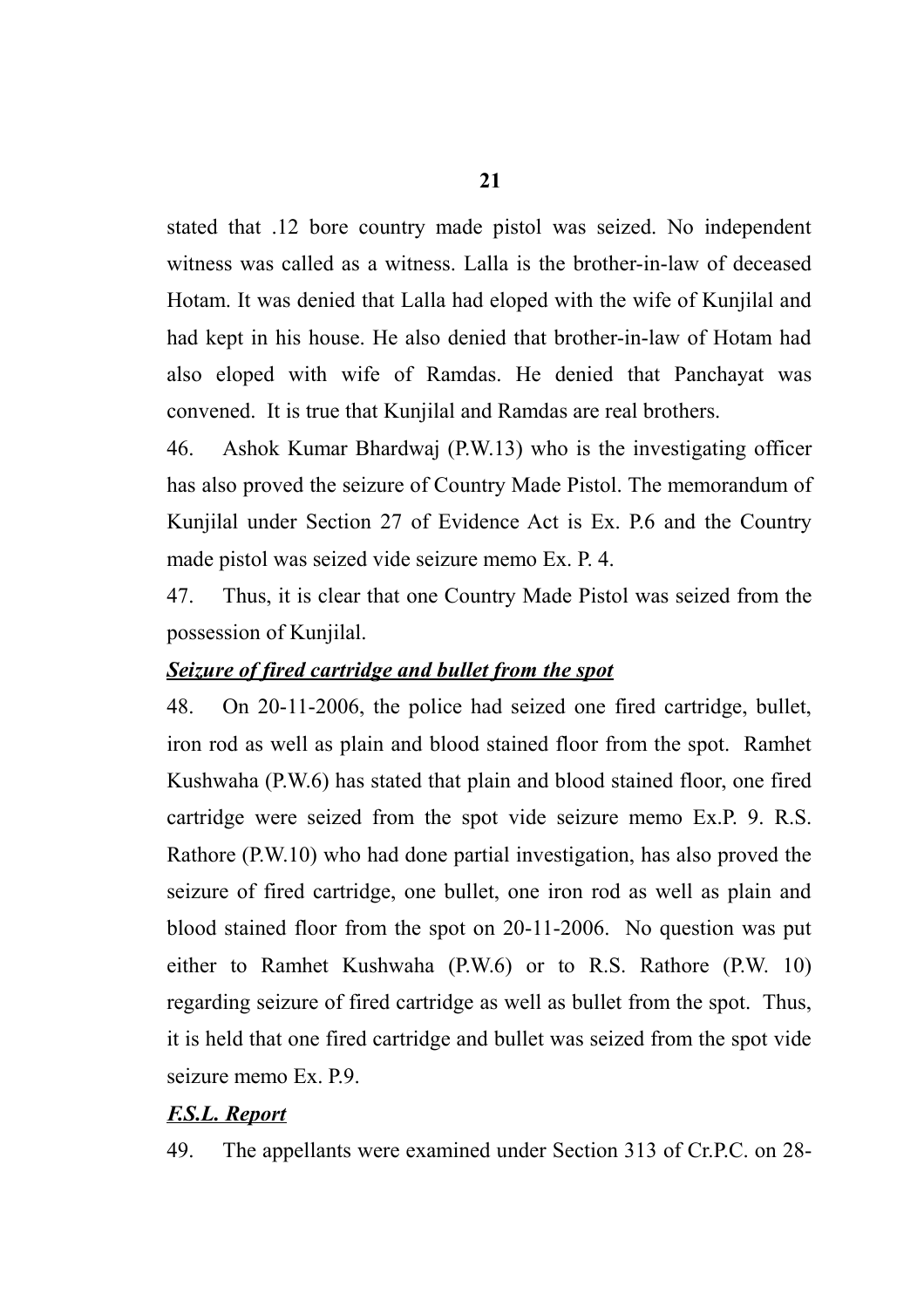11-2011. No question was put to them with regard to F.S.L. From the order-sheets of the Trial Court, it is clear that on 30-11-2011, it was mentioned by the Trial Court, that the F.S.L. report is already available on record and accordingly it was marked as Ex. C-1 and C-2 and further questions were put to the Appellant Kunjilal in this regard under Section 313 of Cr.P.C.

50. As per the F.S.L. report, Ex. C-1, the seized country made pistol was marked as Article A1, whereas fired cartridge was marked as Article EC1, one live Cartridge was marked as LR1, fired bullet was marked as Article EB1 and EB2. The fired cartridge, Article EC1 was found to have been fired from the seized country made pistol, Article A1. Fired bullet was found to be stained with blood. Regular rifling marks were not found but barrel marks were present. However, they were not sufficient for comparison, but it was found that the fired bullet was almost matching with fired cartridge. Thus, it is clear that the fired cartridge which was seized from spot was fired from the country made pistol which was seized from the possession of Appellant Kunjilal and the fired bullet which was also seized from the spot was almost matching with the fired cartridge. Thus, it is clear that the gunshots were fired from the country made pistol which was seized from the possession of Appellant Kunjilal.

### **Identification of Appellants**

51. In the FIR, the miscreants were not named. Only three accused out of total 5 miscreants could be arrested by the Police.

52. Dataram (P.W.1) is one of the injured witness. It is well established principle of law that an injured witness enjoys a special status because the injuries sustained by him/them, are the guarantee of his/their presence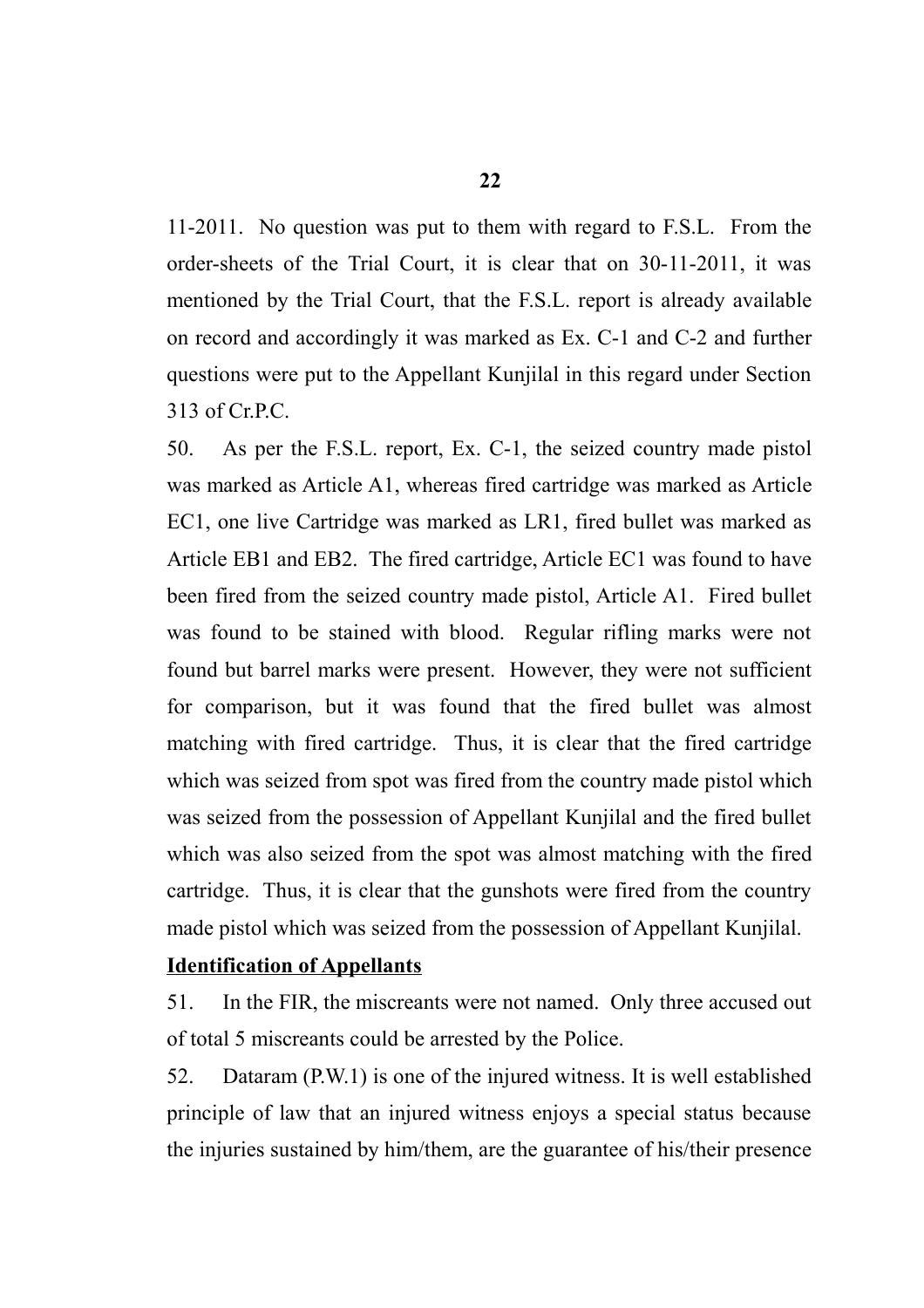**of Bihar,** reported in **(2017) 3 SCC 152** has held as under :

**12.** Here, PW 7 is also an injured witness. When the eyewitness is also an injured person, due credence to his version needs to be accorded. On this aspect, we may refer to the following observations in *Abdul Sayeed* v. *State of M.P.* : (SCC pp. 271- 72, paras 28-30)

"*28.* The question of the weight to be attached to the evidence of a witness that was himself injured in the course of the occurrence has been extensively discussed by this Court. Where a witness to the occurrence has himself been injured in the incident, the testimony of such a witness is generally considered to be very reliable, as he is a witness that comes with a built-in guarantee of his presence at the scene of the crime and is unlikely to spare his actual assailant(s) in order to falsely implicate someone. "Convincing evidence is required to discredit an injured witness." [Vide *Ramlagan Singh* v. *State of Bihar*, *Malkhan Singh* v. *State of U.P.*, *Machhi Singh* v. *State of Punjab*, *Appabhai* v. *State of Gujarat*, *Bonkya* v. *State of Maharashtra*, *Bhag Singh*, *Mohar* v. *State of U.P.* (SCC p. 606*b*-*c*), *Dinesh Kumar* v. *State of Rajasthan*, *Vishnu* v. *State of Rajasthan*, *Annareddy Sambasiva Reddy* v. *State of A.P.* and *Balraje* v. *State of Maharashtra*.]

*29.* While deciding this issue, a similar view was taken in *Jarnail Singh* v. *State of Punjab*, where this Court reiterated the special evidentiary status accorded to the testimony of an injured accused and relying on its earlier judgments held as under : (SCC pp. 726-27, paras 28-29)

'*28.* Darshan Singh (PW 4) was an injured witness. He had been examined by the doctor. His testimony could not be brushed aside lightly. He had given full details of the incident as he was present at the time when the assailants reached the tubewell. In *Shivalingappa Kallayanappa* v. *State of Karnataka* this Court has held that the deposition of the injured witness should be relied upon unless there are strong grounds for rejection of his evidence on the basis of major contradictions and discrepancies, for the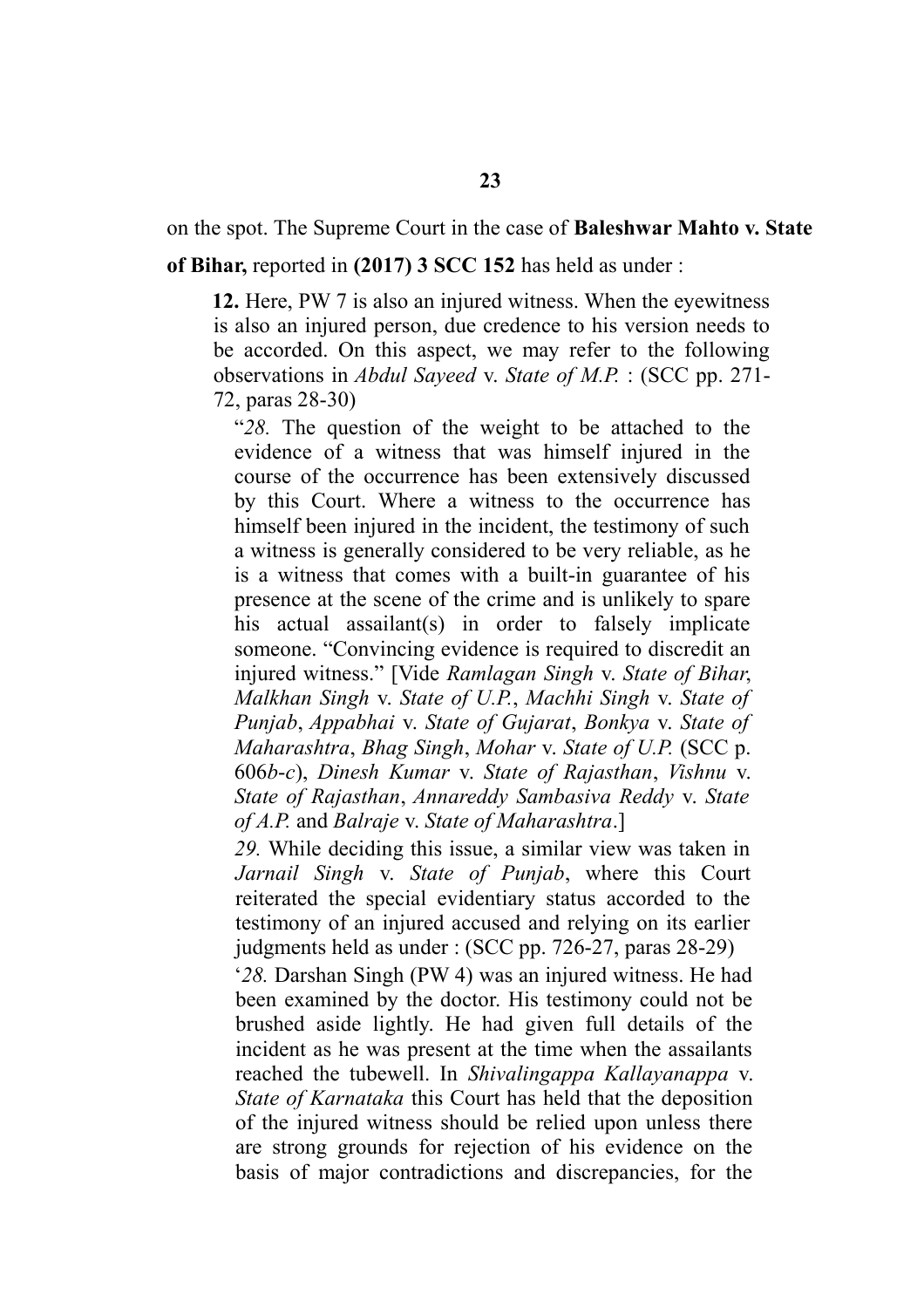reason that his presence on the scene stands established in case it is proved that he suffered the injury during the said incident.

*29.* In *State of U.P.* v. *Kishan Chand* a similar view has been reiterated observing that the testimony of a stamped witness has its own relevance and efficacy. The fact that the witness sustained injuries at the time and place of occurrence, lends support to his testimony that he was present during the occurrence. In case the injured witness is subjected to lengthy cross-examination and nothing can be elicited to discard his testimony, it should be relied upon (vide *Krishan* v. *State of Haryana*). Thus, we are of the considered opinion that evidence of Darshan Singh (PW 4) has rightly been relied upon by the courts below.'

*30.* The law on the point can be summarised to the effect that the testimony of the injured witness is accorded a special status in law. This is as a consequence of the fact that the injury to the witness is an inbuilt guarantee of his presence at the scene of the crime and because the witness will not want to let his actual assailant go unpunished merely to falsely implicate a third party for the commission of the offence. Thus, the deposition of the injured witness should be relied upon unless there are strong grounds for rejection of his evidence on the basis of major contradictions and discrepancies therein."

53. Dataram (P.W.1) has stated that the incident took place on 19-11- 2006. At the time of incident, he was sleeping in his room. His son and daughter-in-law were sleeping on the ground floor of the house along with their 3 months old child. At about 3 A.M. in the night, he heard the hue and cry raised by his wife Munni Devi that Mangal and Radha are being assaulted. One person who was being called as Rajkumar fired a gunshot, however, he raised his hand and threw him on the ground. The same person caused gunshot injury to his wife which landed on her hand and the bullet after passing through and through, hit on jaw of his son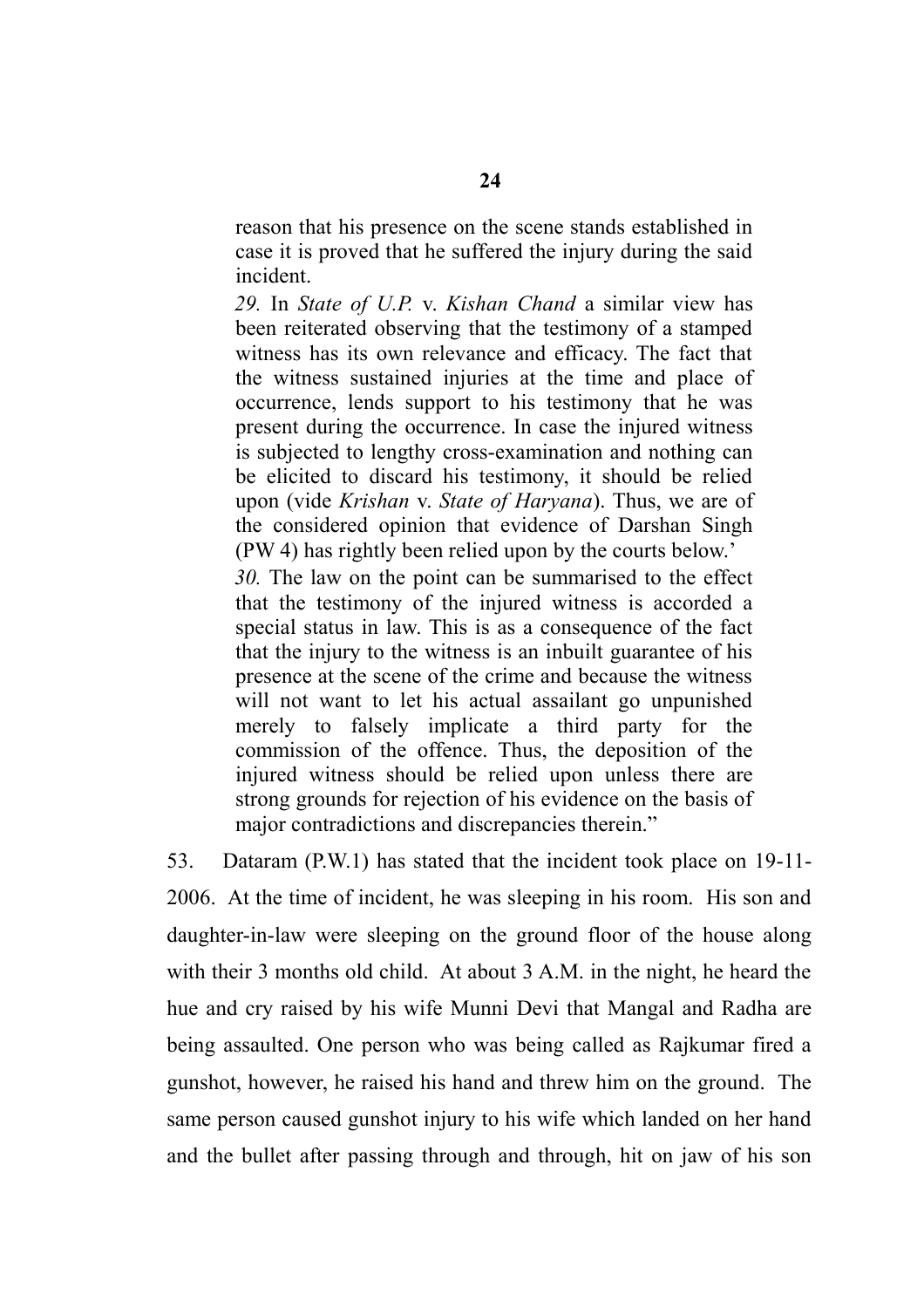Mangal. Ramdas gave a farsa blow on his head and the old person who was standing gave a farsa or Dharia blow. The name of that person is not known. One person was standing at the door and was armed with a fire arm. Kunjilal pointed a gun towards him, therefore, he gave a fist blow on his nose and removed his cloth from his face. Thereafter, the appellant ran outside the house and hide himself in a pit. When the miscreants started running away from the spot, his cousin brother Hotam Singh also came on the spot. Kunjilal shot him which landed on his chest. He fell down after sustaining gunshot injury. This witness also threw one more person on the ground accordingly, he was assaulted by fists and blows. The miscreants thereafter ran away. The Mangalsutra of his daughter-inlaw, chain of his son and mobile were taken away. The FIR was lodged by him, Ex. P.1. The spot map, Ex. P.2 was prepared. This witness was sent for medical treatment to Gohad Hospital from where he was referred to Gwalior. He went to Jail for identification of accused. All the three accused persons were identified. The identification memo is Ex. P. 3 and bears his signatures. This witness was cross-examined and in crossexamination, an attempt was made to establish that, prior to holding of Test Identification Parade, the accused persons were shown to this witness, but he firmly took a stand that the accused persons were never shown to him by the police.

54. Munni Devi (P.W.3) has also re-iterated the same incident as well as Test Identification Memo, Ex. P.3. However, in cross-examination, She stated that after the accused persons were arrested, they were shown by the police to this witness. She further stated that when the accused persons were brought, her husband had also come back.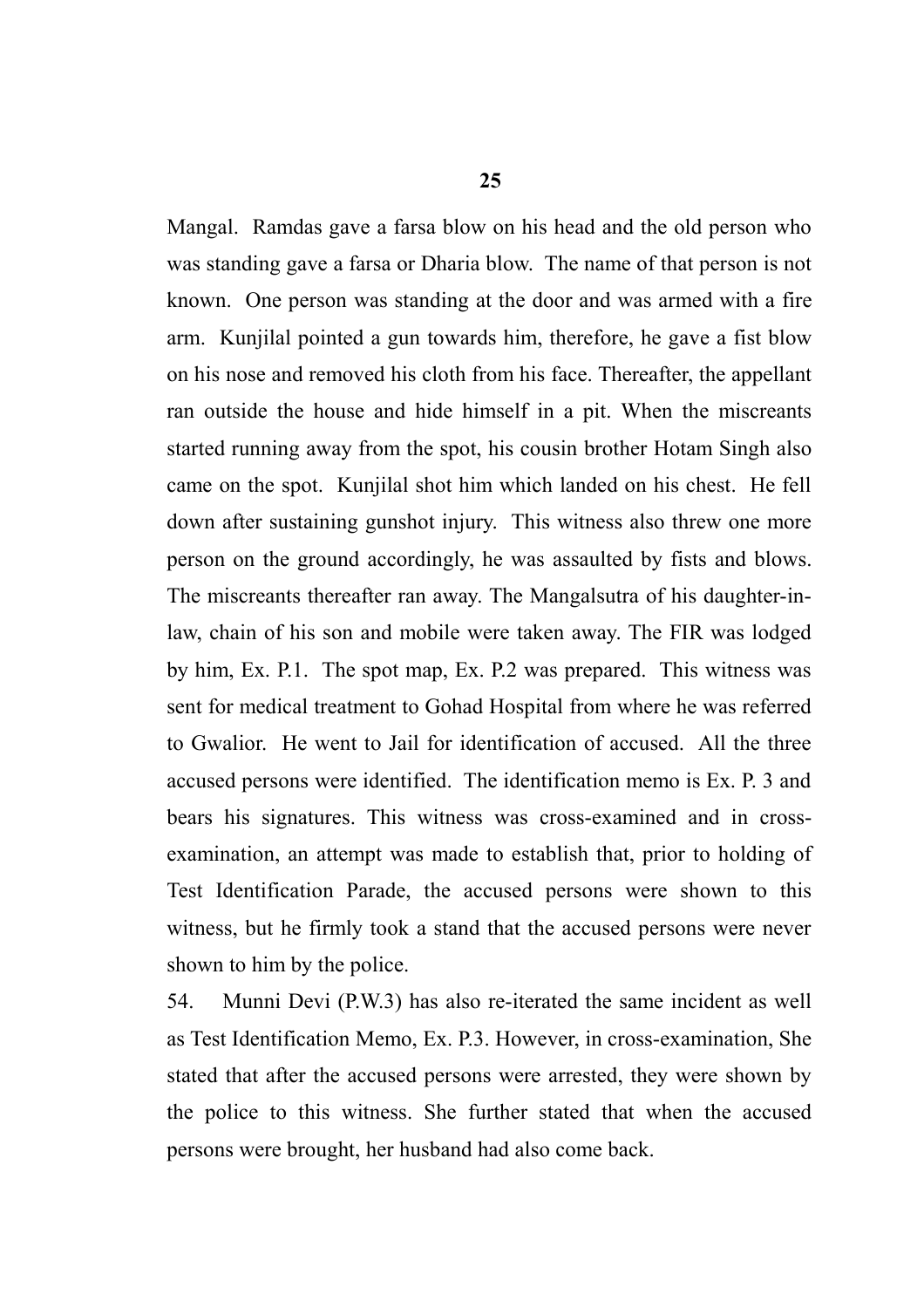55. A similar attempt was made by the Counsel for the Appellants by giving a suggestion to Ramhet Kushwaha (P.W.6) who specifically stated that after the accused persons were arrested, neither he nor Dataram (P.W.1) went to police station to see the accused persons.

56. It is submitted by the Counsel for the Appellants, that since, Munni Devi (P.W.3) has admitted that the accused persons were shown to her prior to holding of Test Identification Parade, therefore, her evidence with regard to identification of accused loses its effect, although She has identified them in the dock.

57. Considered the submissions made by the Counsel for the Appellants.

58. The Supreme Court in the case of **C. Muniappan v. State of T.N.,** reported in **(2010) 9 SCC 567** has held as under :

**40.** But the position would be entirely different when the accused or the culprit who stands trial has been seen a number of times by the witness, as it may do away with the necessity of identification parade. Where the accused has been arrested in presence of the witness or the accused has been shown to the witness or even his photograph has been shown by the investigating officer prior to test identification parade, holding an identification parade in such facts and circumstances remains inconsequential. (Vide *Sk. Umar Ahmed Shaikh* v. *State of Maharashtra*, *Lalli* v. *State of Rajasthan*, *Dastagir Sab* v. *State of Karnataka*, *Maya Kaur Baldevsingh Sardar* v. *State of Maharashtra* and *Aslam* v. *State of Rajasthan*.)

**41.** In *Yuvaraj Ambar Mohite* v. *State of Maharashtra* this Court placed reliance upon its earlier judgment in *D. Gopalakrishnan* v. *Sadanand Naik*, and held that if the photograph of the accused has been shown to the witness before the test identification parade, the identification itself loses its purpose. If the suspect is available for identification or for video identification, the photograph should never be shown to the witness.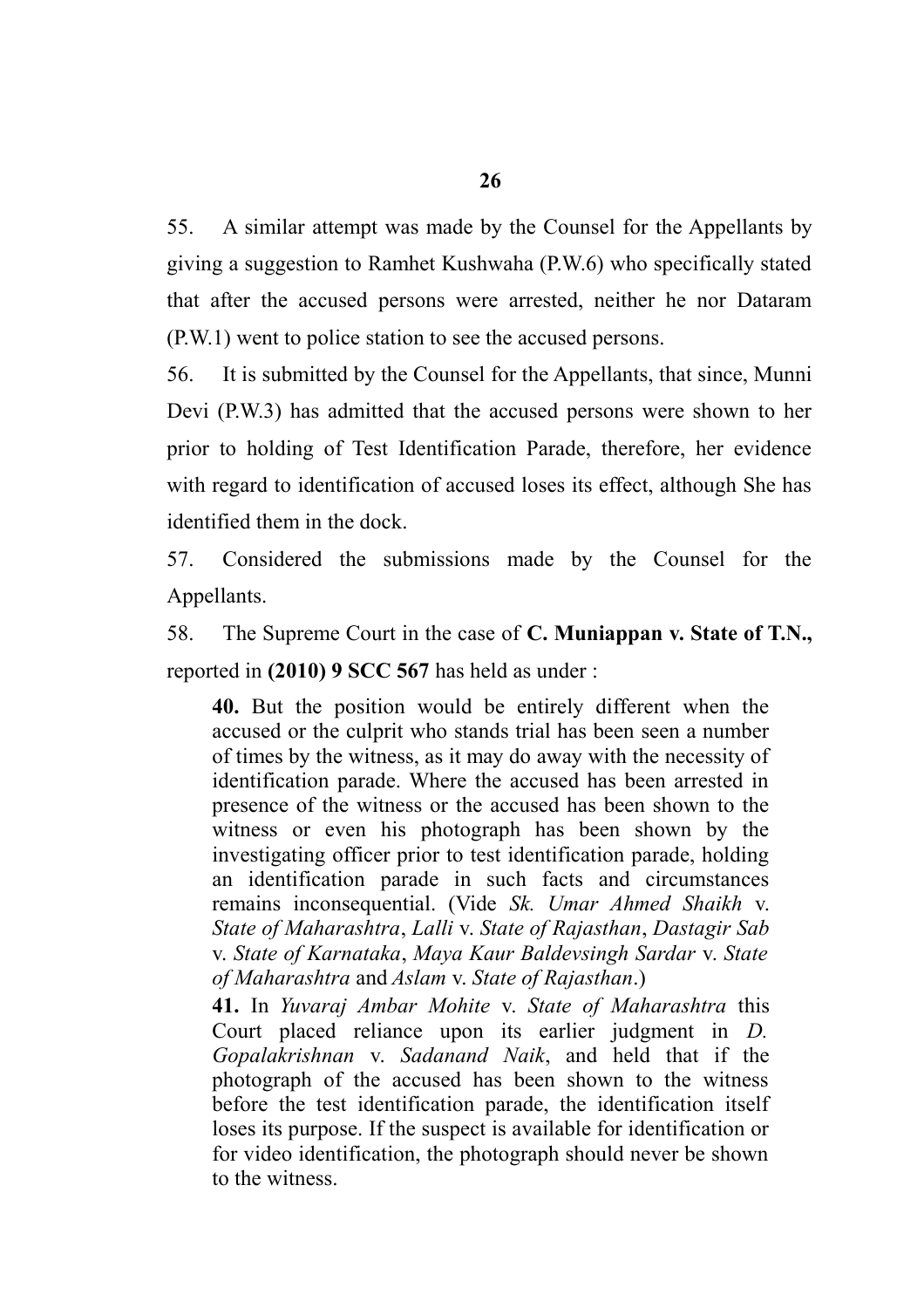**\* \* \* \* 44.** In *Kartar Singh* v. *State of Punjab*, a Constitution Bench of

this Court has suo motu examined the validity of Section 22 of the Terrorist and Disruptive Activities (Prevention) Act, 1987 and held that: (SCC p. 711, para 361)

"*361*. If the evidence regarding the identification on the basis of a photograph is to be held to have the same value as the evidence of a test identification parade, we feel that gross injustice to the detriment of the persons suspected may result."

This Court, thus, struck down the provisions of Section 22 of the said Act.

**45.** The said judgment was considered by this Court in *Umar Abdul Sakoor Sorathia* v. *Narcotic Control Bureau*, and the Court observed that in the said case, the evidence of a witness regarding identification of a proclaimed offender involved in a terrorist case was in issue. The courts below had taken a view that evidence by showing photographs must have the same value as evidence of a test identification parade. The Court distinguished the aforesaid case on facts. The Court further held that the court must bear in mind that in a case where the accused is not a proclaimed offender and the person who had taken the photographs was making deposition before the court was being examined by the prosecution as a witness, and he identified the accused in the court, that may be treated as a substantive evidence. However, courts should be conscious of the fact that during investigation, the photograph of the accused was shown to the witness and he identified that person as the one whom he saw at the relevant time.

46. Thus, it is evident from the above, that the test identification parade is a part of the investigation and is very useful in a case where the accused are not known beforehand to the witnesses. It is used only to corroborate the evidence recorded in the court. Therefore, it is not substantive evidence. The actual evidence is what is given by the witnesses in the court. The test identification parade provides for an assurance that the investigation is proceeding in the right direction and it enables the witnesses to satisfy themselves that the accused whom they suspect is really one who was seen by them at the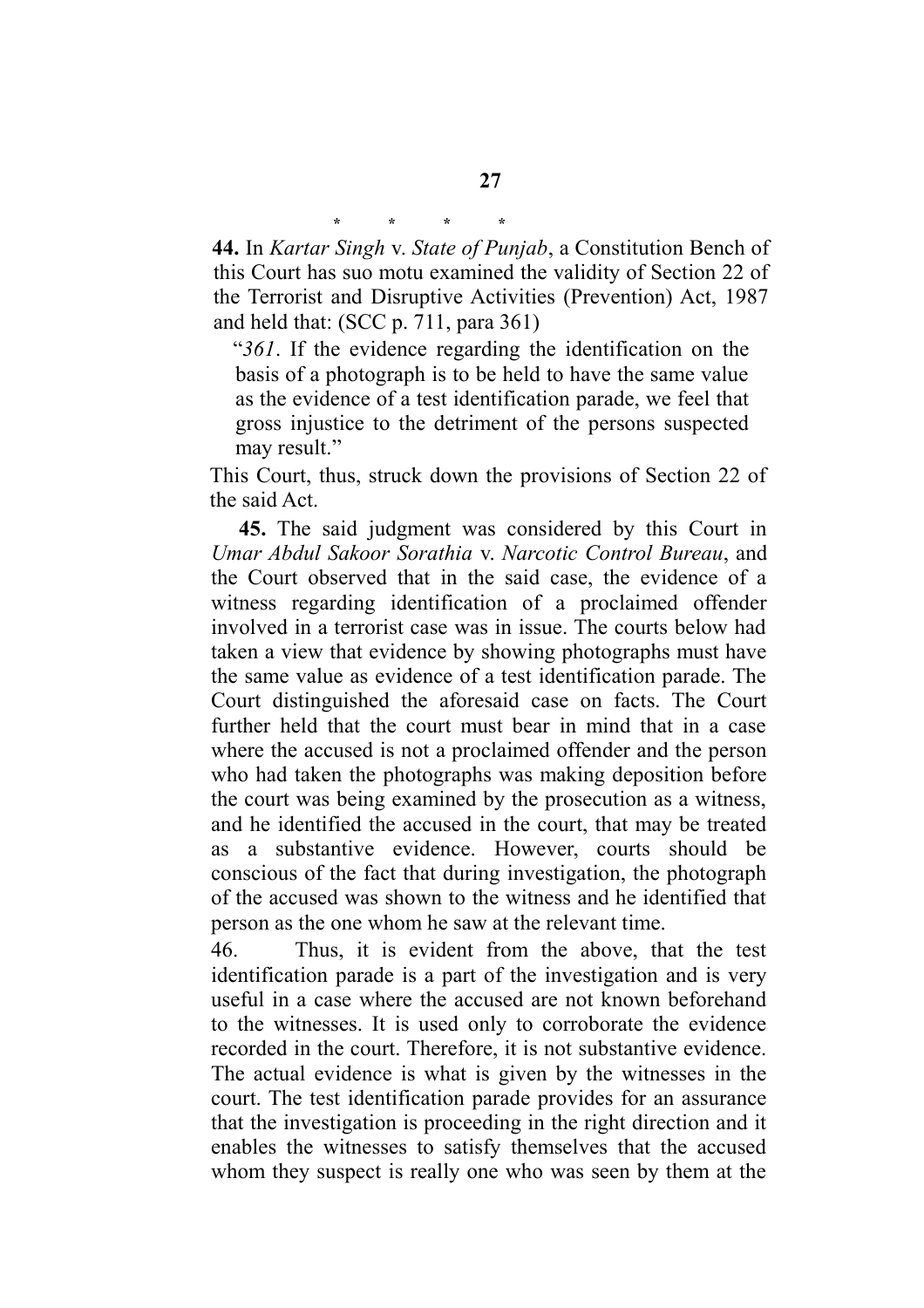time of commission of offence. The accused should not be shown to any of the witnesses after arrest, and before holding the test identification parade, he is required to be kept "baparda".

59. In view of the specific admission made by Munni Devi (P.W.3) that the accused persons were shown to her prior to holding of Test Identification Parade, her evidence regarding identification loses its effect.

60. However, the Appellants could not point out any evidence to show that Dataram (P.W.1) was also shown the Appellants prior to holding of Test Identification Parade. An attempt was made by the Counsel for the Appellants to dislodge his evidence, by referring to the admission made by Munni Devi (P.W.3) that when police had brought the accused persons, Dataram had also returned back, but deliberately, the Appellants did not give any suggestion to her that even Dataram (P.W.1) had seen the Appellants. Furthermore, Dataram (P.W.1) has firmly withstand the suggestions given by the defence that the Appellants were already shown to him prior to holding of Test Identification Parade. Dataram (P.W.1) has identified the Appellants in the dock, by alleging specifically that Ramdas had given a Farsa blow on his head, whereas Kunjilal had fired gunshot and old person who was standing had given Farsa/Dharia blow. This witness also clarified in his cross-examination, that he came to know about the names of the accused only after they were lodged in jail. He specifically stated that he was never told by Parashar that who have been arrested. He was also not informed that from where they have been arrested. He denied that the Appellants were already known to him. He also denied that the police had brought the Appellants to his house and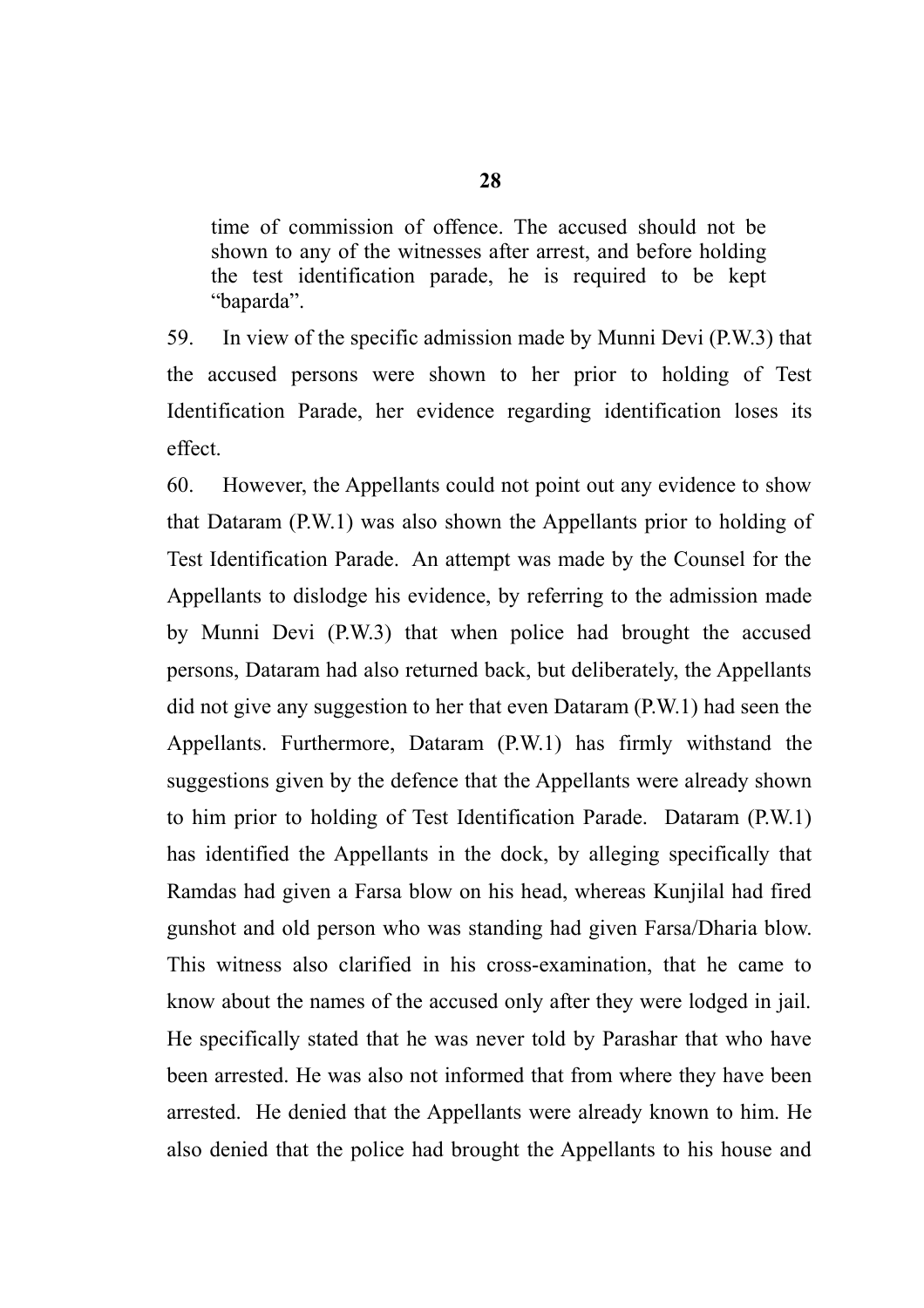were shown to him. He also denied that on different Court dates, he had seen the Appellants. He stated that light was there at the time of incident. Only the faces were visible at the time of Test Identification Parade and the remaining body was covered.

61. At this stage, the Counsel for the Appellant, submitted that in the Test Identification Parade Memo, the words "rightly identified" have not been mentioned in front of the names of Ramdas and Kunjilal but have been mentioned in front of the names of other persons. There is no endorsement regarding identification in front of the name of Ramratan.

62. Considered the submissions made by the Counsel for the Appellants.

63. Michael Tirki (P.W.11) who had conducted the Test Identification Parade, has stated that the witnesses had identified the Appellants. If the Test Identification Parade Memo, Ex. P.3 is seen, then it is clear that it was prepared on blank paper. Therefore, there is always a possibility that certain endorsements made in different columns may not be strictly in front of the name of the accused. The name of Kunjilal is at serial no.2 in the Memo,Ex. P.3, and the endorsement "rightly identified" is just above and is not in proper alignment. Same is the position with regard to Ramdas. The endorsement "rightly identified" is also just above his name and is not in proper alignment. As already pointed out, the Memo, Ex. P.3 was prepared on a blank paper, therefore, the possibility of nonalignment of endorsement in line with the names of the accused cannot be ruled out. Further more, "tick" mark has also been put in front of the names of Kunjilal, Ramdas and Ramratan. Michael Tirki (P.W.11) has specifically stated that the witnesses had identified the Appellants. It is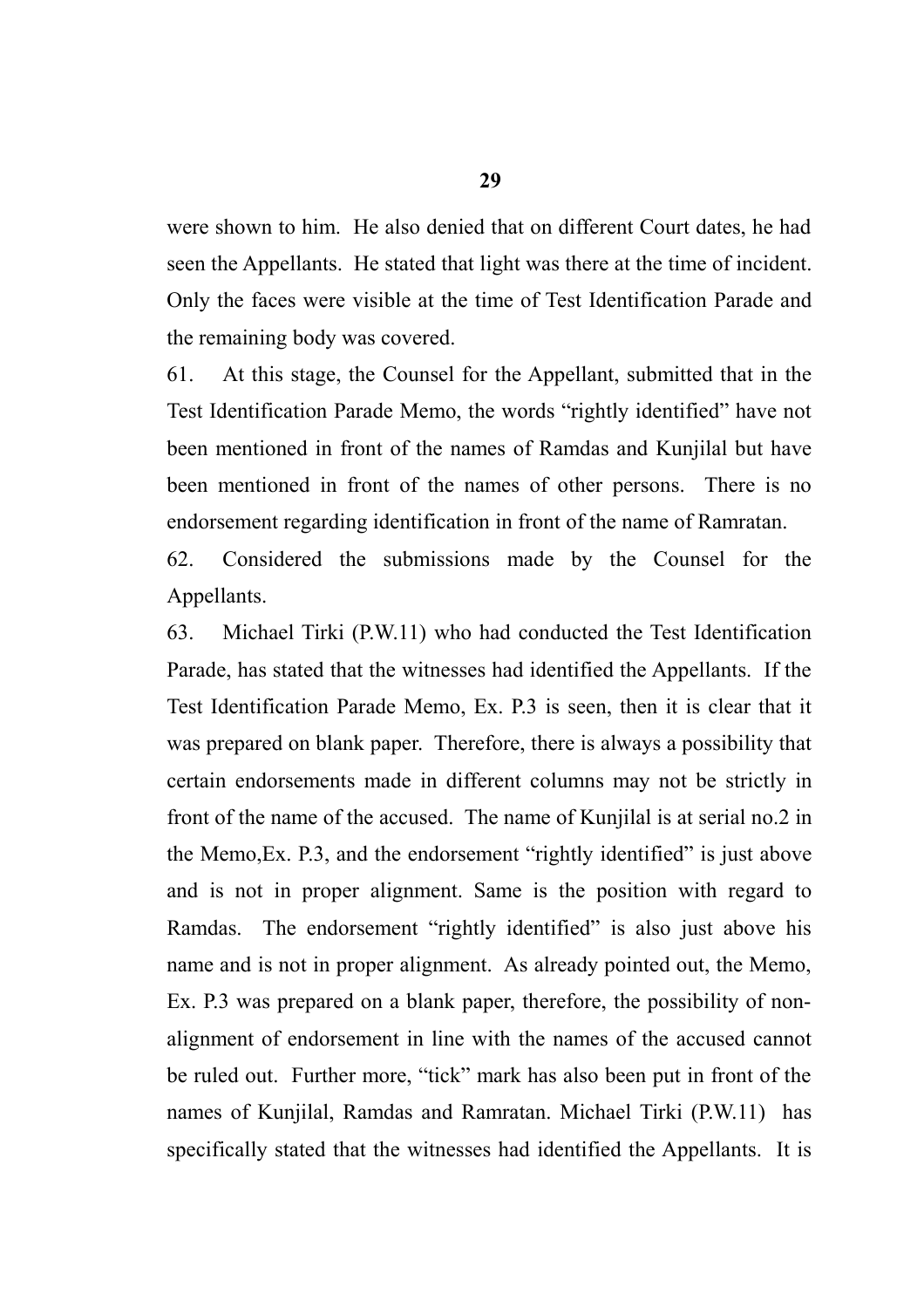true that the endorsement "rightly identified" has not been mentioned in front of the name of Ramratan, but as already pointed out "tick" mark has also been put in front of the name of Ramratan. Further, Ramratan was specifically identified by Dataram (P.W.1) in the dock. It was specifically alleged that old person had given a farsa/dharia blow to him. Dataram (P.W.1) had suffered two incised wounds i.e., one on right parietal region of skull and another was on left parietal region of skull. Bleeding was present from both wounds. Ramdas is alleged to have caused injury by Farsa, whereas old person had caused injury by Farsa/dharia. Both Farsa or Dharia are sharp edged weapons. Thus, the ocular evidence is supported by medical evidence. Further, Ramratan was aged about 60 years on the date of his arrest, whereas Appellant Kunjilal was aged about 42 years and Ramdas was aged about 29 years. Thus, the identification of Ramratan by Dataram (P.W.1) in the dock by pointing out as an old person clearly establishes that Ramratan was duly identified by Dataram (P.W.1) in dock. The Appellants were also identified by Dataram (P.W.1) in Test Identification Parade conducted by the Naib-Tahsildar Michael Tirki (P.W.11) as per Test Identification Parade Memo, Ex. P. 3.

64. Thus, the identification of Ramratan, Kunjilal and Ramdas is duly established by the prosecution.

65. The importance of Test Identification has been considered by the Supreme Court in the case of **Noorahammad v. State of Karnataka,** reported in **(2016) 3 SCC 325** and has been held as under :

**25.** This Court in *Dana Yadav* v. *State of Bihar* has elaborated upon the importance of test identification parade in great details. The relevant paras 6, 7 and 8 read thus: (SCC pp. 302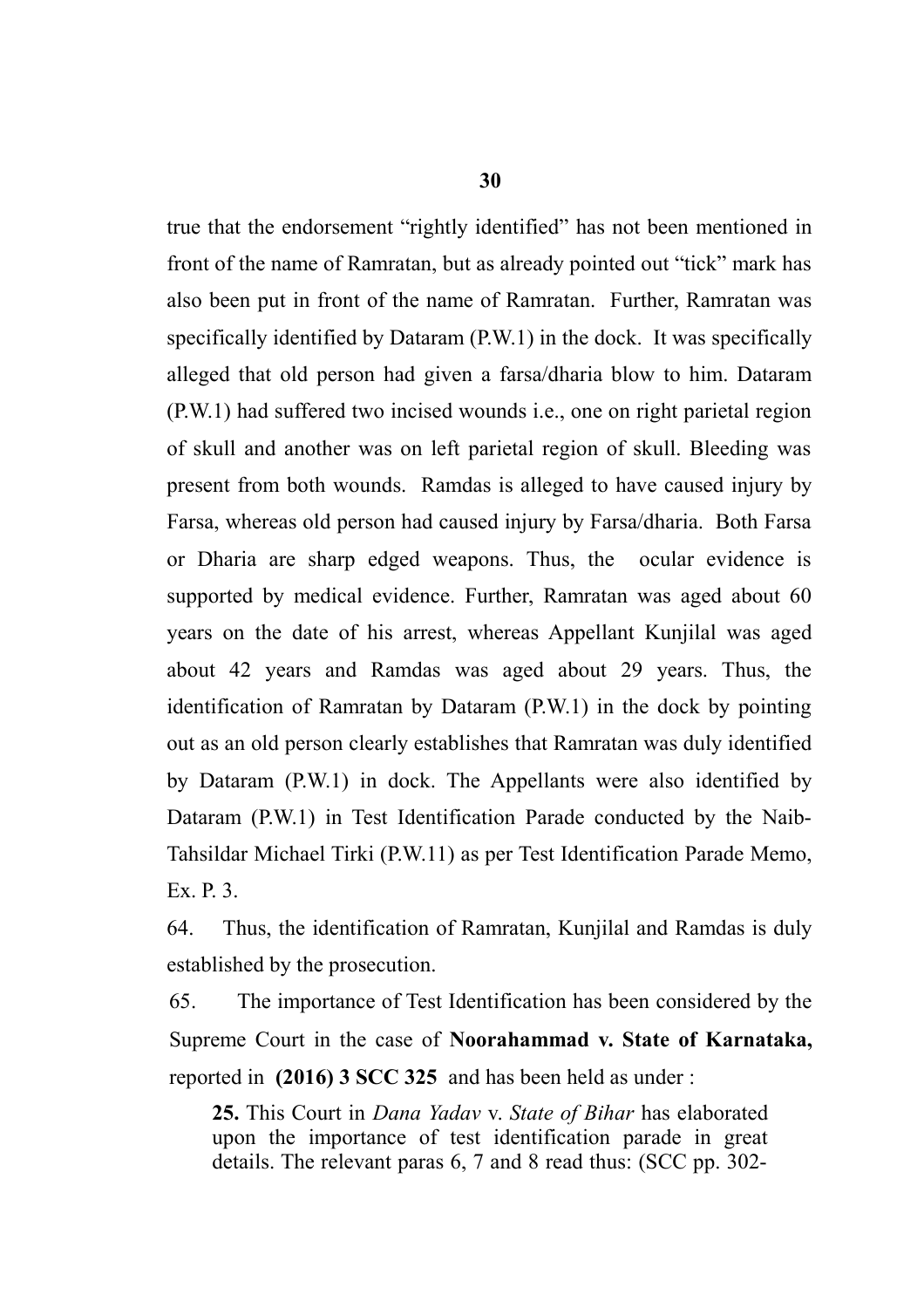04)

"*6*. *It is also well settled that failure to hold test identification parade, which should be held with reasonable dispatch, does not make the evidence of identification in court inadmissible, rather the same is very much admissible in law. Question is, what is its probative value? Ordinarily, identification of*  $\mathbb{R}^{335}$ *an accused for the first time in court by a witness should not be relied upon, the same being from its very nature, inherently of a weak character, unless it is corroborated by his previous identification in the test identification parade or any other evidence. The purpose of test identification parade is to test the observation, grasp, memory, capacity to recapitulate what a witness has seen earlier, strength or trustworthiness of the evidence of identification of an accused and to ascertain if it can be used as reliable corroborative evidence of the witness identifying the accused at his trial in court. If a witness identifies the accused in court for the first time, the probative value of such uncorroborated evidence becomes minimal so much so that it becomes, as a rule of prudence and not law, unsafe to rely on such a piece of evidence*. We are fortified in our view by a catena of decisions of this Court in *Kanta Prashad* v. *Delhi Admn.*, *Vaikuntam Chandrappa*, *Budhsen*, *Kanan* v. *State of Kerala*, *Mohanlal Gangaram Gehani* v. *State of Maharashtra*, *Bollavaram Pedda Narsi Reddy*, *State of Maharashtra* v. *Sukhdev Singh*, *Jaspal Singh* v. *State of Punjab*, *Raju* v. *State of Maharashtra*, *Ronny*, *George* v. *State of Kerala*, *Rajesh Govind Jagesha*, *State of H.P.* v. *Lekh Raj* and *Ramanbhai Naranbhai Patel* v. *State of Gujarat.*

*7*. Apart from the ordinary rule laid down in the aforesaid decisions, certain exceptions to the same have been carved out where identification of an accused for the first time in court without there being any corroboration whatsoever can form the sole basis for his conviction. In *Budhsen* it was observed: (SCC p. 132, para 7)

'*7*. … There may, however, be exceptions to this general rule, when for example, the court is impressed by a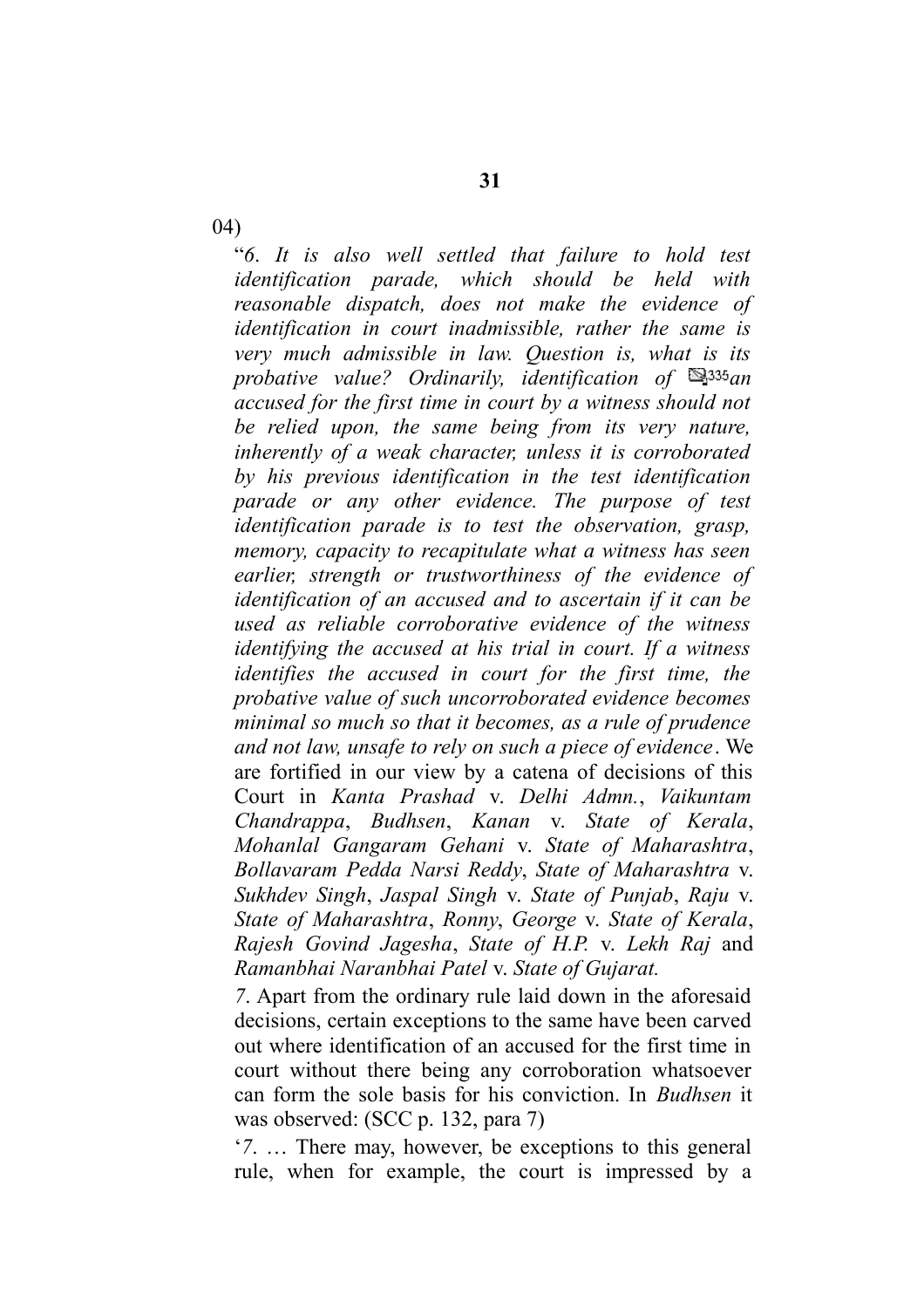particular witness, on whose testimony it can safely rely, without such or other corroboration.'

*8*. In *State of Maharashtra* v. *Sukhdev Singh* it was laid down that if a witness had any particular reason to remember about the identity of an accused, in that event, the case can be brought under the exception and upon solitary evidence of identification of an accused in court for the first time, conviction can be based. In *Ronny* it has been laid down that where the witness had a chance to interact with the accused or that in a case where the witness had an opportunity to notice the distinctive features of the accused which lends assurance to his testimony in court, the evidence of identification in court for the first time by such a witness cannot be thrown away merely because no test identification parade was held. In that case, the accused concerned had a talk with the identifying witnesses for about 7/8 minutes. In these circumstances, the conviction of the accused, on the basis of sworn testimony of witnesses identifying for the first time in court without the same being corroborated either by previous identification in the test identification parade or any other evidence, was upheld by this Court. In *Rajesh Govind Jagesha* it was laid down that the absence of test identification parade may not be fatal if the accused is sufficiently described in the complaint leaving no doubt in the mind of the court regarding his involvement or is arrested on the spot immediately after the occurrence and in either eventuality, the evidence of witnesses identifying the accused for the first time in court can form the basis for conviction without the same being corroborated by any other evidence and, accordingly, conviction of the accused was upheld by this Court. In *State of H.P.* v. *Lekh Raj* it was observed (at SCC p. 253, para 3) that:

'*test identification is considered a safe rule of prudence to generally look for corroboration of the sworn testimony of witnesses in court as to the identity of the accused who are strangers to them. There may, however, be exceptions to this general rule, when, for example, the court is impressed by a particular witness on whose testimony it*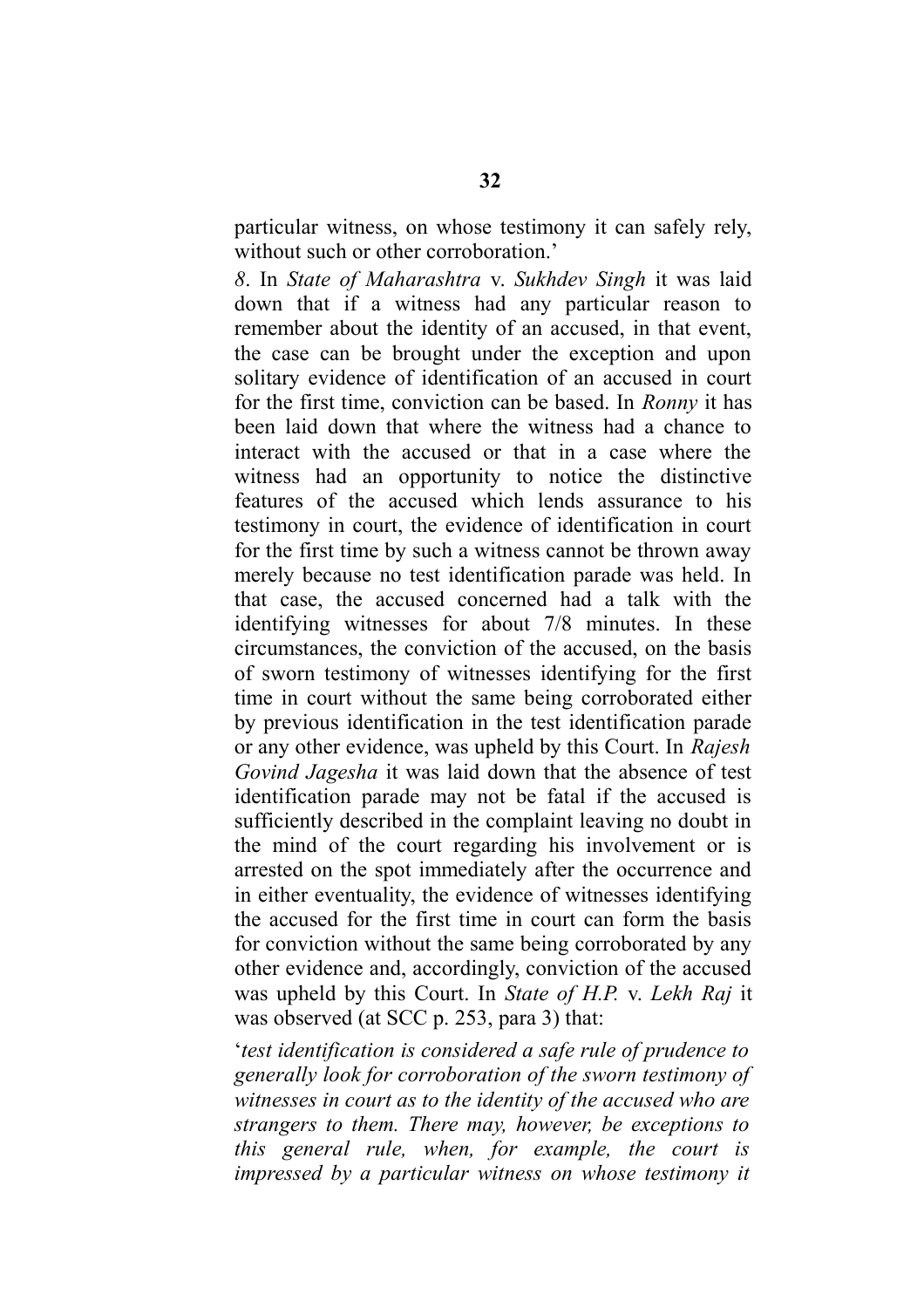#### *can safely rely without such or other corroboration*.'

In that case, laying down the aforesaid law, acquittal of one of the accused by the High Court was converted into conviction by this Court on the basis of identification by a witness for the first time in court without the same being corroborated by any other evidence. In *Ramanbhai Naranbhai Patel* it was observed: (SCC p. 369, para 20)

'*20*. … It, therefore, cannot be held, as tried to be submitted by the learned counsel for the appellants, that in the absence of a test identification parade, the evidence of an eyewitness identifying the accused would become inadmissible or totally useless; whether the evidence deserves any credence or not would always depend on the facts and circumstances of each case.'

The Court further observed: (SCC p. 369, para 20)

'*20*. … the fact remains that these eyewitnesses were seriously injured and they could have easily seen the faces of the persons assaulting them and their appearance and identity would well remain imprinted in their minds especially when they were assaulted in broad daylight.'

In these circumstances, conviction of the accused was upheld on the basis of solitary evidence of identification by a witness for the first time in court."

(emphasis supplied)

66. Thus, it is clear that conviction of an accused can be upheld on the basis of solitary evidence of identification by a witness. In the present case, the country made pistol seized from the possession of Kunjilal was also found to have been used in the offence.

67. Thus, the prosecution has succeeded in establishing the identification of the Appellants in the offence.

#### *Source of Light on the place of incident*

68. It is submitted by the Counsel for the Appellants, that the prosecution has failed to establish beyond reasonable doubt that there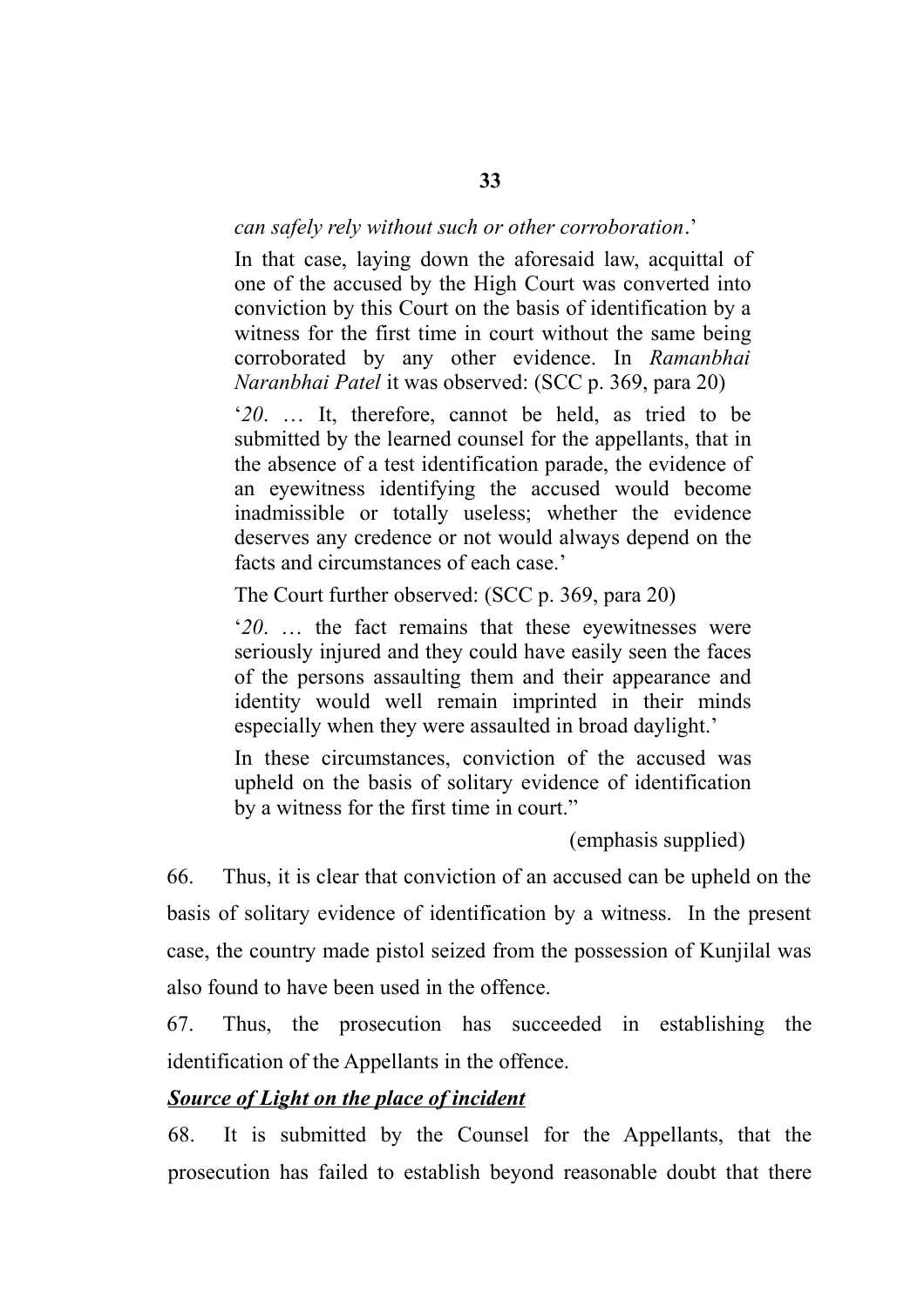was any source of light at the place of incident.

69. Considered the submissions made by the Counsel for the Appellants.

70. In the spot map, the source of light is specifically mentioned. Further, Dataram (P.W.1) has also stated that light was ON.

71. The incident has taken place inside and outside the house of the witnesses. Four witnesses were assaulted. Thus, it is clear that the witnesses had every occasion to see the assailants from a very close range. Further more, the eyes of villagers are conditioned to see even in poor light as held by the Supreme Court in the case of **Ramesh Vs. State** reported in **(2010) 15 SCC 49** has held as under ;

**15.** As stated earlier, the appellant and these two witnesses (PWs 3 and 4) are neighbours and, therefore, knew the appellant well and their claim of identification cannot be rejected only on the ground that they have identified him in the evening, when there was less light. It has to be borne in mind that the capacity of the witnesses living in rural areas cannot be compared with that of urban people who are acclimatised to fluorescent light. Visible (*sic* visual) capacity of the witnesses coming from the village is conditioned and their evidence cannot be discarded on the ground that there was meagre light in the evening. There is nothing on record to show that these two witnesses are in any way interested and inimical to the appellant. Their evidence clearly shows that the deceased was last seen with the appellant and the High Court did not err in relying on their evidence.

72. Further, due sanction for prosecution of Appellant no.2 Kunjilal under Arms Act was also given.

73. Therefore, the conviction of all the Appellants for offence under Section 396 of IPC read with Section 11/13 of MPDVPK Act is **upheld.** Similarly, the conviction of the Appellant No. 2 Kunjilal for offences